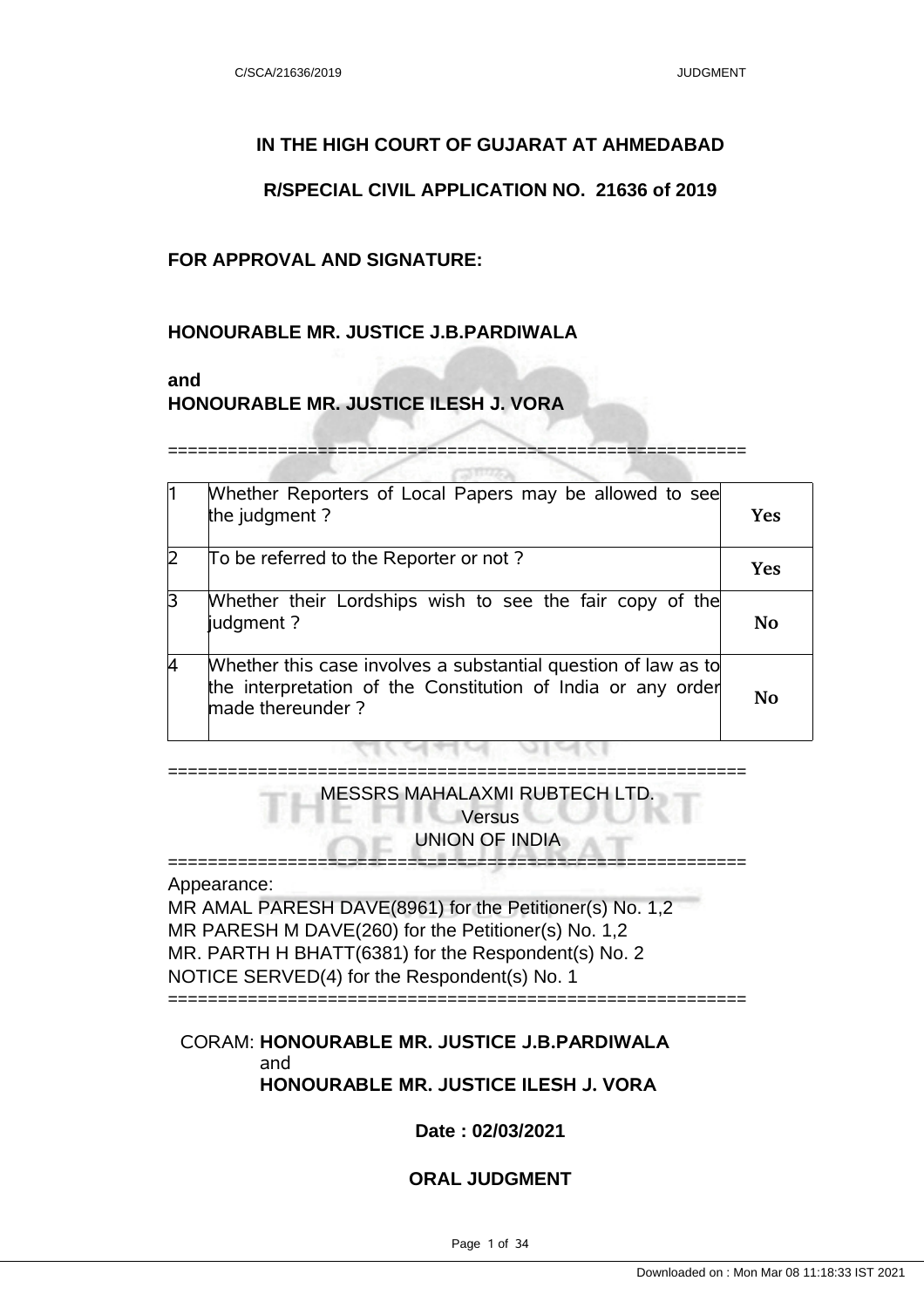# **(PER : HONOURABLE MR. JUSTICE J.B.PARDIWALA)**

1 By this writ application under Article 226 of the Constitution of India, the writ applicant, a company, has prayed for the following reliefs:

*"(A) That Your Lordships may be pleased to issue a writ of mandamus or any other appropriate writ, direction or order striking down circular No.36/2010-Cus dated 23.9.2010 (i.e. para 3(a) of this Circular) as ultra vires Section 149 of the Customs Act, 1962 and also ultra vires Articles 14 and 19(1)(g) of the Constitution of India;*

*(B) That Your Lordships may be pleased to issue a writ of certiorari or a writ of mandamus or any other appropriate writ, order or direction* quashing and setting O/O No.AHM-CUSTOM-000-COM-007-19020 dated *30.09.2019 passed by the Principal Commissioner of Customs, Ahmedabad, the 2nd respondent herein, with a direction to this respondent to pay drawback of Rs.11,18,458/ to the petitioner.* 

*(C) That Your Lordships may be pleased to issue a writ of mandamus or any other appropriate writ, direction or order directing the respondent No.2 herein to pay interest to the petitioner under Rule 14 of the Drawback Rules on the drawback amount of Rs.11,18,458/.*

*(D) Pending hearing and final disposal of the present petition, Your Lordships may be pleased to direct the 2nd respondent herein to pay to the petitioner principal amount of drawback aggregating to Rs.11,18,458/ on the terms and conditions that may be deemed fit by this Hon'ble Court.*

*(E)* An ex-parte ad-interim relief in terms of para 17(D) above may be *kindly be granted;*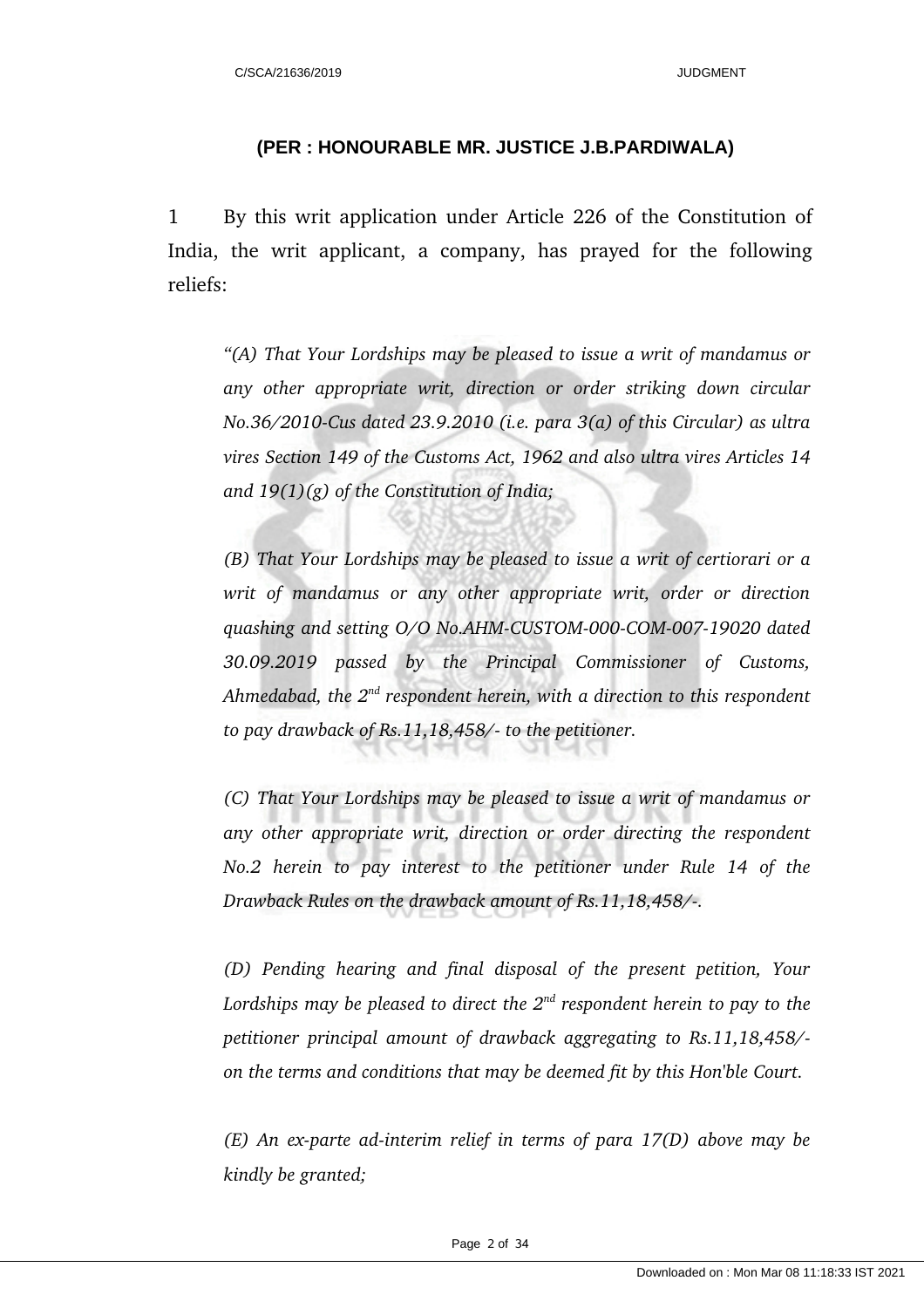*(F) Any other further relief as may be deemed fit in the facts and circumstances of the case may also please be granted."*

2 The facts giving rise to this writ application may be summarised as under:

2.1 The writ applicant is engaged in the business of manufacture of goods like printing blankets of rubber, etc. The company is also engaged in exporting such goods to the foreign countries. The present litigation has something to do with 41 consignments of the rubber printing blankets of different sizes exported by the writ applicant from the Inland Container Depot (ICD) at Sabarmati as well as the Ahmedabad Air Cargo Complex (ACC) between October, 2017 and November, 2018.

2.2 It is the case of the writ applicant that the export was in accordance with the customs procedure of issuing a shipping bill, an export invoice and other documents mentioning therein the full description of the goods and also their classification as well as the quantity and value of the goods. COURT

2.3 It is the case of the writ applicant that the goods were exported for the fulfillment of the export obligations arising in respect of the EPCG (Export Promotion Capital Goods) Licences and as the writ applicant was under an impression that the due drawback was not allowed for the goods exported for fulfillment of obligations under the EPCG Scheme, the claim for drawback was not declared on the export document.

2.4 Sometime in December, 2018, the writ applicant came to know that the duty drawback at 1.5% of the FOB value was being allowed for the goods in question despite the fact that such goods were exported for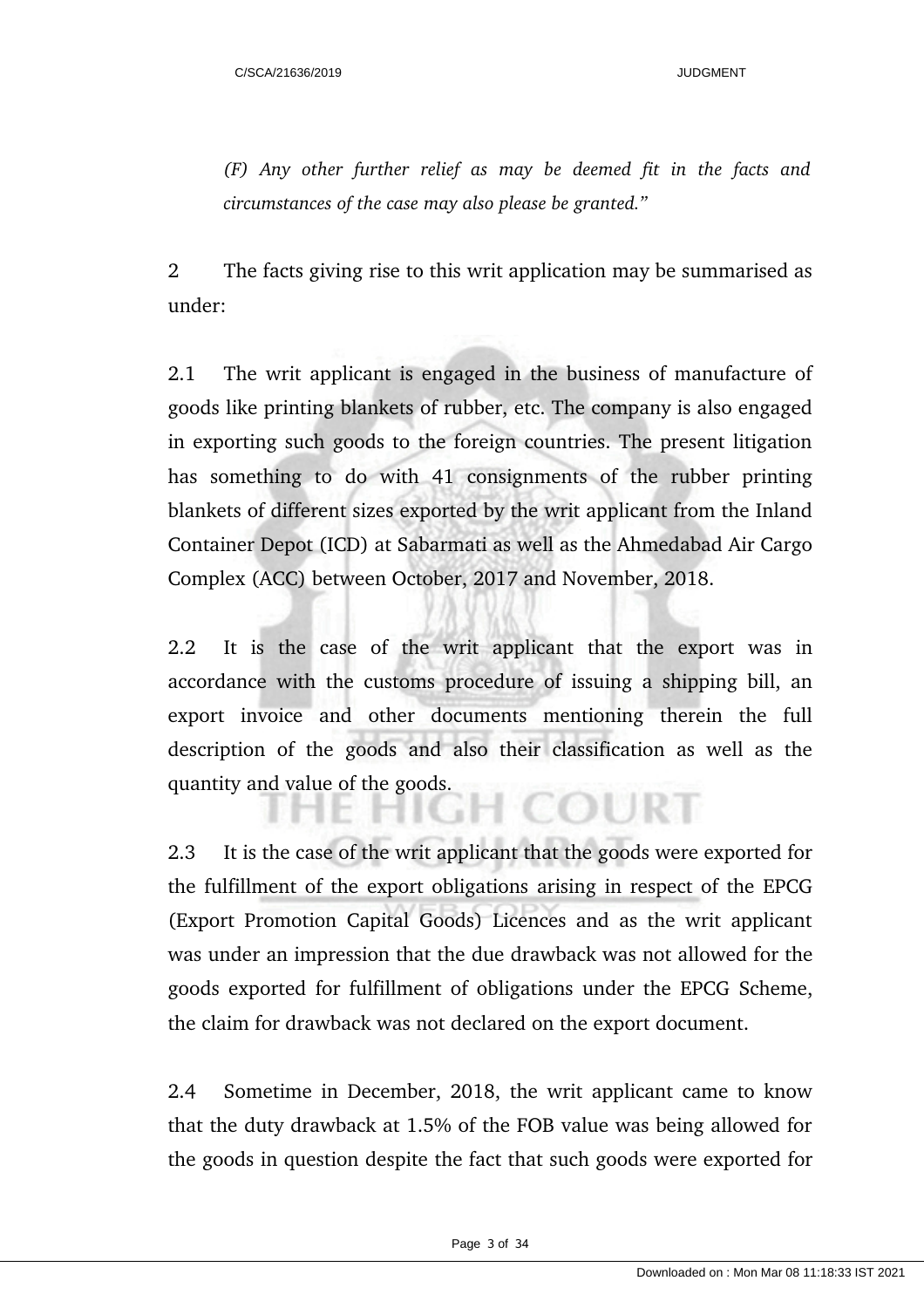the fulfillment of the obligations under the EPCG Scheme.

2.5 The writ applicant started exporting the goods following the same procedure of mentioning the full description and value of the goods, classification of the goods and such other information and also declaring on the export document that the duty drawback was claimed.

2.6 The writ applicant preferred an application dated  $28<sup>th</sup>$  January 2019 requesting the Commissioner of Customs to allow the amendment of 41 shipping bills lodged during the period between October, 2017 and November, 2018 by converting such shipping bills into drawback shipping bills by mentioning the claim for duty drawback on the shipping bills and invoices. The writ applicant invoked Section 149 of the Customs Act, 1962.

2.7 One another letter dated  $25<sup>th</sup>$  July 2019 was submitted by the writ applicant requesting the Commissioner of Customs to allow the conversion of the shipping bills under Section 149 of the Customs Act.

जय

2.8 The Commissioner of Customs, after giving an opportunity of hearing to the writ applicant, rejected the application preferred by the writ applicant on the ground that the CBEC in its circular No.36/2010 dated  $23<sup>rd</sup>$  September 2010 in para 3(a) has provided that a request for conversion of the shipping bills should be made by the exporter within three months from the date of the Let Export Order (LEO) and as the request was beyond the time limit of three months, the benefits cannot be granted.

3 In view of the aforesaid, the writ applicant is here before this Court with the present writ application.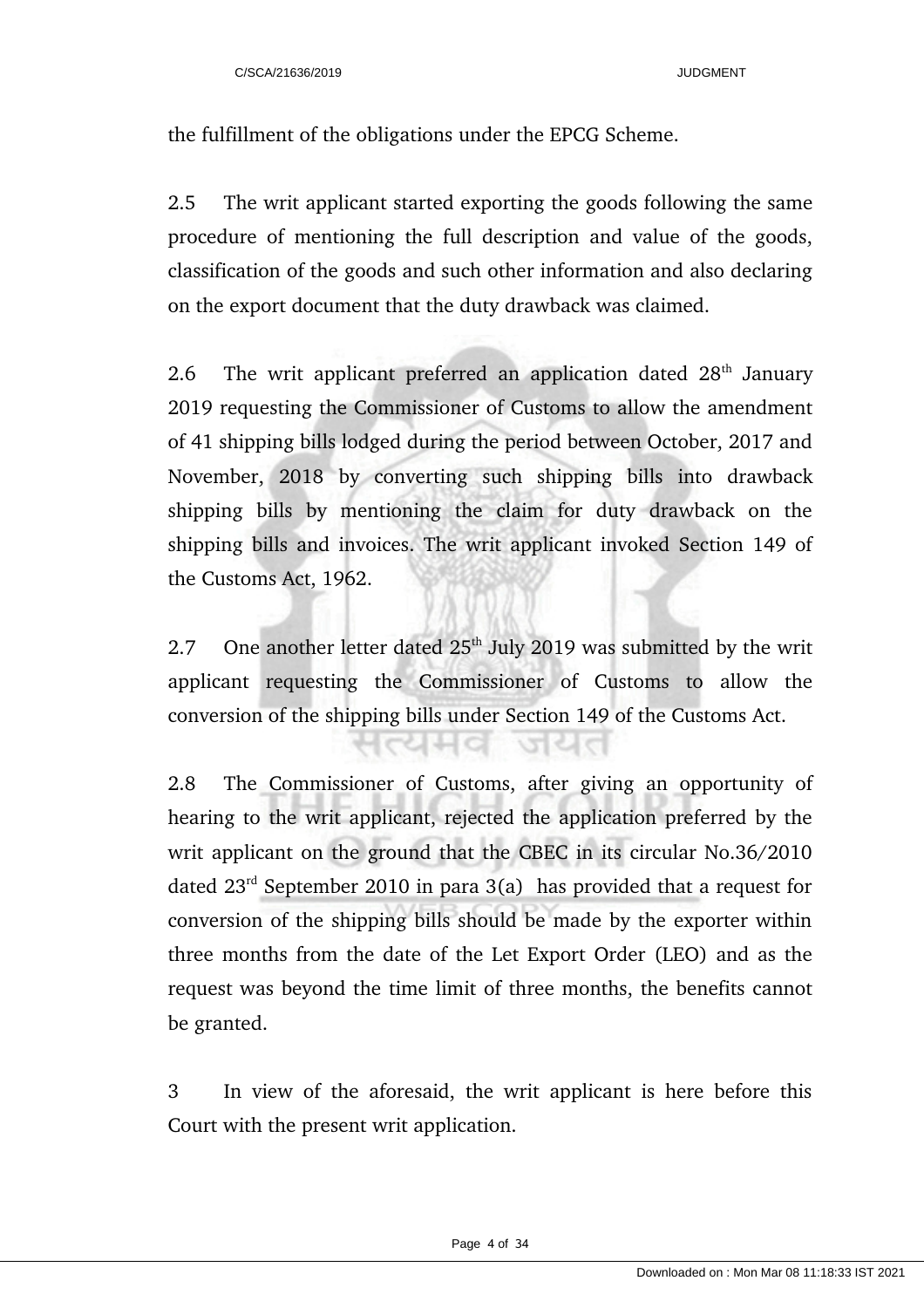4 Mr. Paresh Dave, the learned counsel appearing for the writ applicant would submit that the legitimate export benefit has been denied only because the CBEC has provided by issuing the impugned circular that a request for conversion of the shipping bill should be made within 3 months from the date on which the good were allowed to be exported, however, this circular prescribing the time limit for the amendment of the export documents like the shipping bills are *ultra vires* Section 149 of the Customs Act, because Section 149 while providing for the amendment of documents nowhere lays down any such time limit for applying or requesting for amendment of a document like the shipping bill to avail the export benefits. The amendment of documents under Section 149 is permissible if any amendment is possible on the basis of documentary evidence which was in existence at the time the goods were cleared or exported; and therefore a procedural amendment by allowing an exporter to lodge his claim for any export benefit on the shipping bill is permissible under this provision if such amendment could be allowed on the basis of documentary evidence already in existence at the time the goods were exported. Section 149 of the Act prohibits a Customs officer from exercising his discretion in allowing the amendment of documents only when the amendment requested by the exporter is not possible upon examination of the goods or upon verification of details like the correct value of the goods or description and classification of the goods. No other condition, including any time limit, has been laid down under the provision for the purpose of allowing the amendment of documents, and therefore the circular issued by the Board prescribing a time limit of three months for the amendment of the export documents is beyond the scope of Section 149, and hence *ultra vires* this provision of the Customs Act.

5 Mr. Dave would submit that there is no other provision in the Customs Act that empowers the Board to impose any such restriction in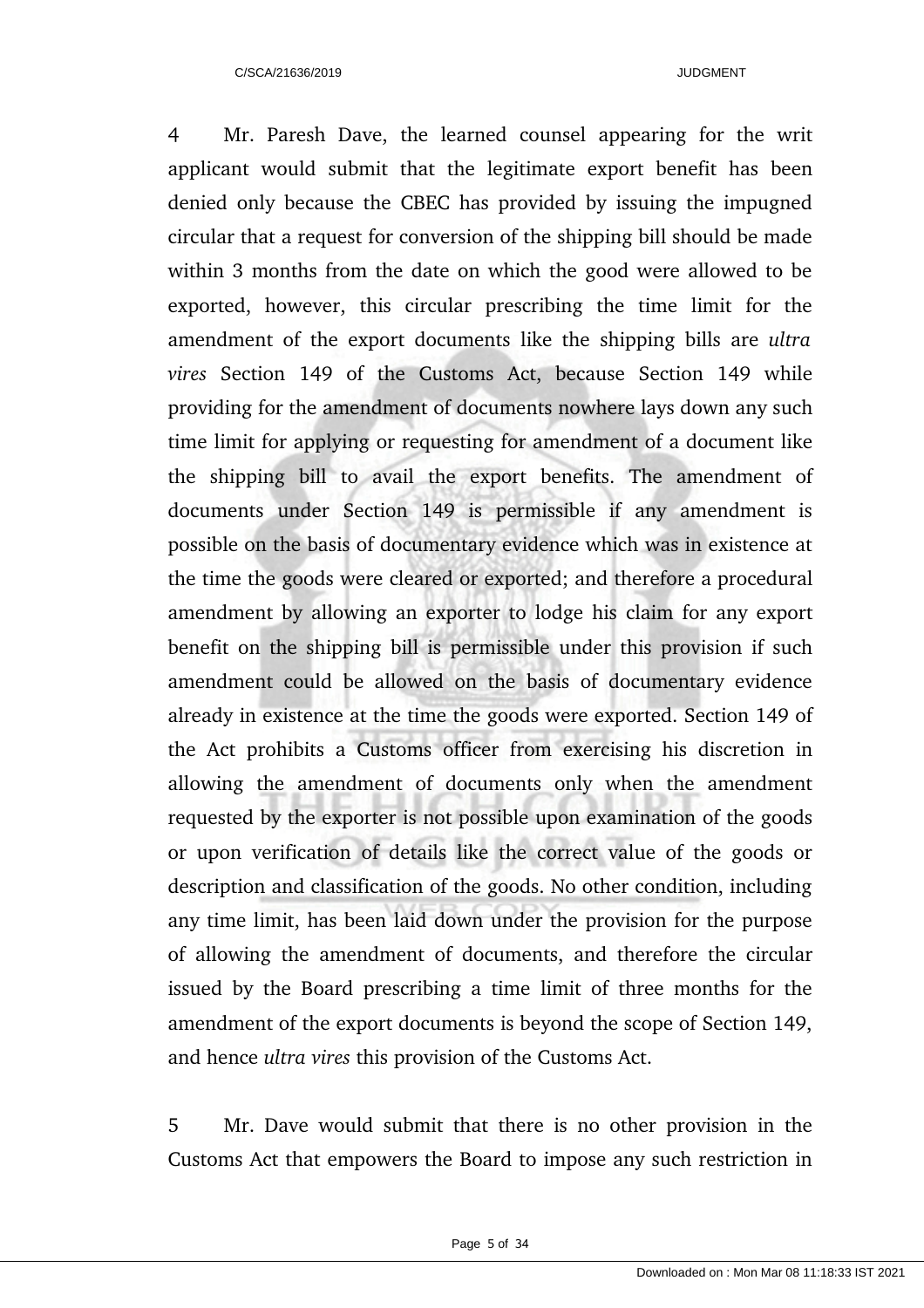terms of the time limit for requesting conversion of the export documents, and in such circumstances also, the circular issued by the Board and the time limit prescribed for conversion of the export documents like the shipping bill is beyond the competence of the Board, and hence liable to be struck down as such. The petitioner's legitimate claim for the export benefits has been denied in this case on the basis of the above circular though there is no dispute about the description, quantity and classification of the exported goods nor about the value thereof; and therefore the impugned circular is also liable to be struck down as *ultra vires* Articles 14 and 19(1)(g) of the Constitution of India. It is submitted that in any case, the petitioner's claim for drawback can be allowed on the basis of the documentary evidence which was in existence at the time the goods were exported and therefore the action of the  $2<sup>nd</sup>$  respondent in rejecting the petitioner's request for such export benefits deserves to be set aside in the interest of justice.

6 According to Mr. Dave, the amendment of any documents issued under the Customs Act, including a shipping bill, is authorized under Section 149 of the said Act without any restriction of time limit. Such provision for amendment of documents has been made in the Act to avoid undue hardships and prejudice that may be caused to an importer or an exporter on account of filing or lodging of any document with incorrect or inaccurate information in respect of the import or export of any goods. Since it is human to err, a possibility of any incorrect or wrong information being reported inadvertently in any documents filed under the Act cannot be ruled out. It is for correcting such inadvertent and unintentional errors, and to obviate genuine difficulties of a bonafide person filing any documents under the Act, that the provision for amendment of documents has been provided. Such beneficial provision cannot be tinkered with, and the benefits flowing from such beneficial provision cannot be curtailed by the CBEC; by prescribing time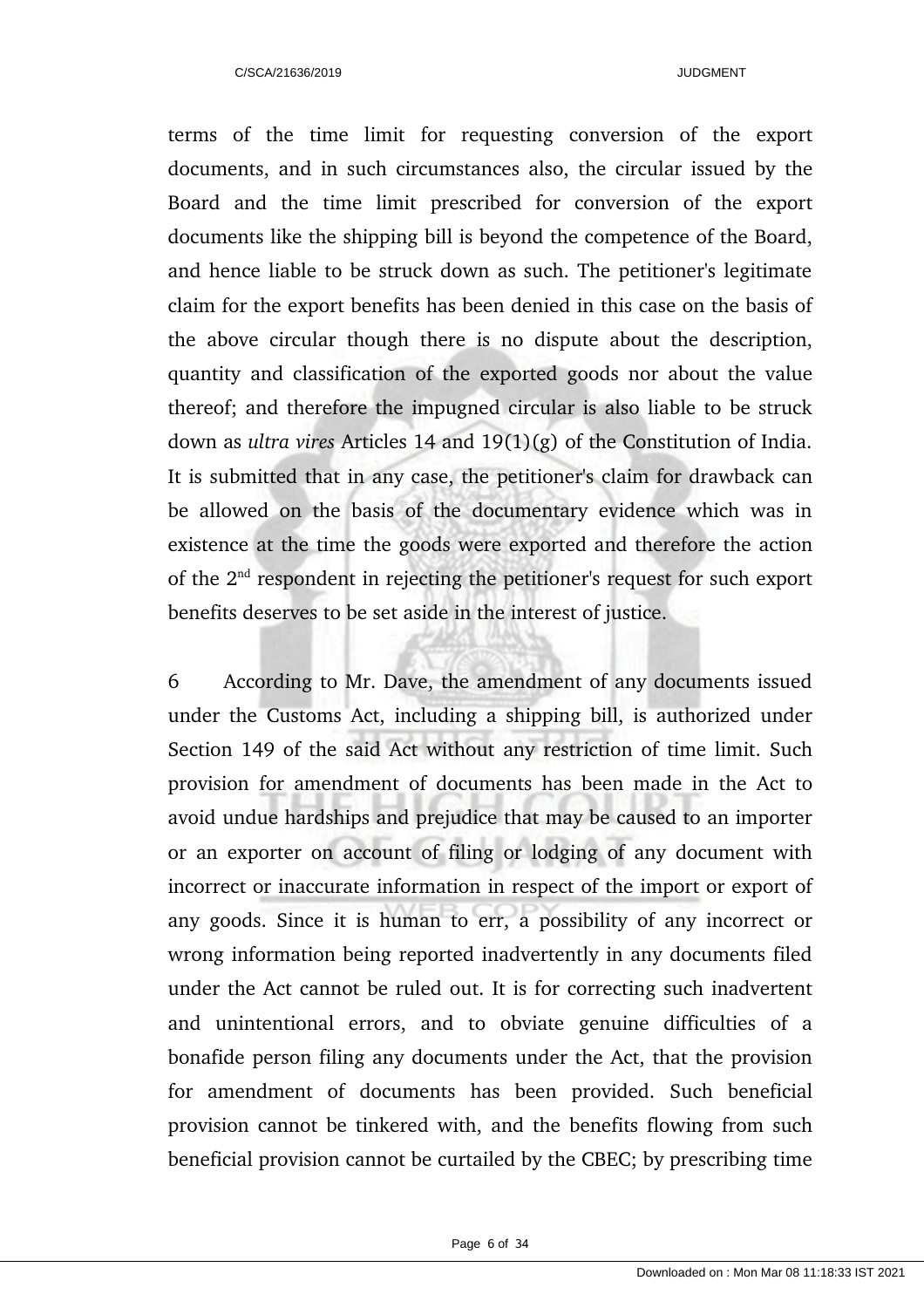limit of 3 months for making a request for the amendment of the export documents like a shipping bill as laid down by the CBEC vide para 3(a) of Circular No.36/2010-Cus. It is submitted that the same is ex-facie illegal and without justification; and such provision is *ultra vires* Section 149, and also *ultra vires* Article 14 of the Constitution.

7 Mr. Dave submitted that there are other provisions in the Act like the Sections 128, 129, 130 etc. where the Legislature has laid down the time limit; and thus it is clear that in cases where the legislature wanted to prescribe any time limit for taking any action, such time limit has been specifically laid down in the relevant provisions of the Act. When no time limit for making a request for amendment or any document is specified under Section 149 of the Act, it is clear that the legislature has not thought fit to restrict the scope of this provision for the amendment of the documents in terms of the time limit for making a formal request for such amendment. Section 149 of the Act or any other provision of the Customs Act does not confer any power or jurisdiction over the Board for laying down any time limit for operating this provision in respect of the amendment of documents; and therefore the time limit of 3 months laid down vide para 3(a) of circular No.36/2010-Cus is ex*facie* illegal and without jurisdiction.

8 It is further submitted that the Bill of Entry is a document for the imported goods and the importer is required to furnish all the relevant details about the goods, like the description of the goods, quantity of the goods, classification of the goods, value of the goods, applicable rate of duties for the goods, any exemption Notification if applicable, the country of origin of the goods, the vessel that brought the goods to India etc. In the same way, a shipping bill is a document required to be filed by exporter of the goods furnishing therein all the relevant details of the exported goods, namely, the description of the goods, quantity of the

a t

**JIARA**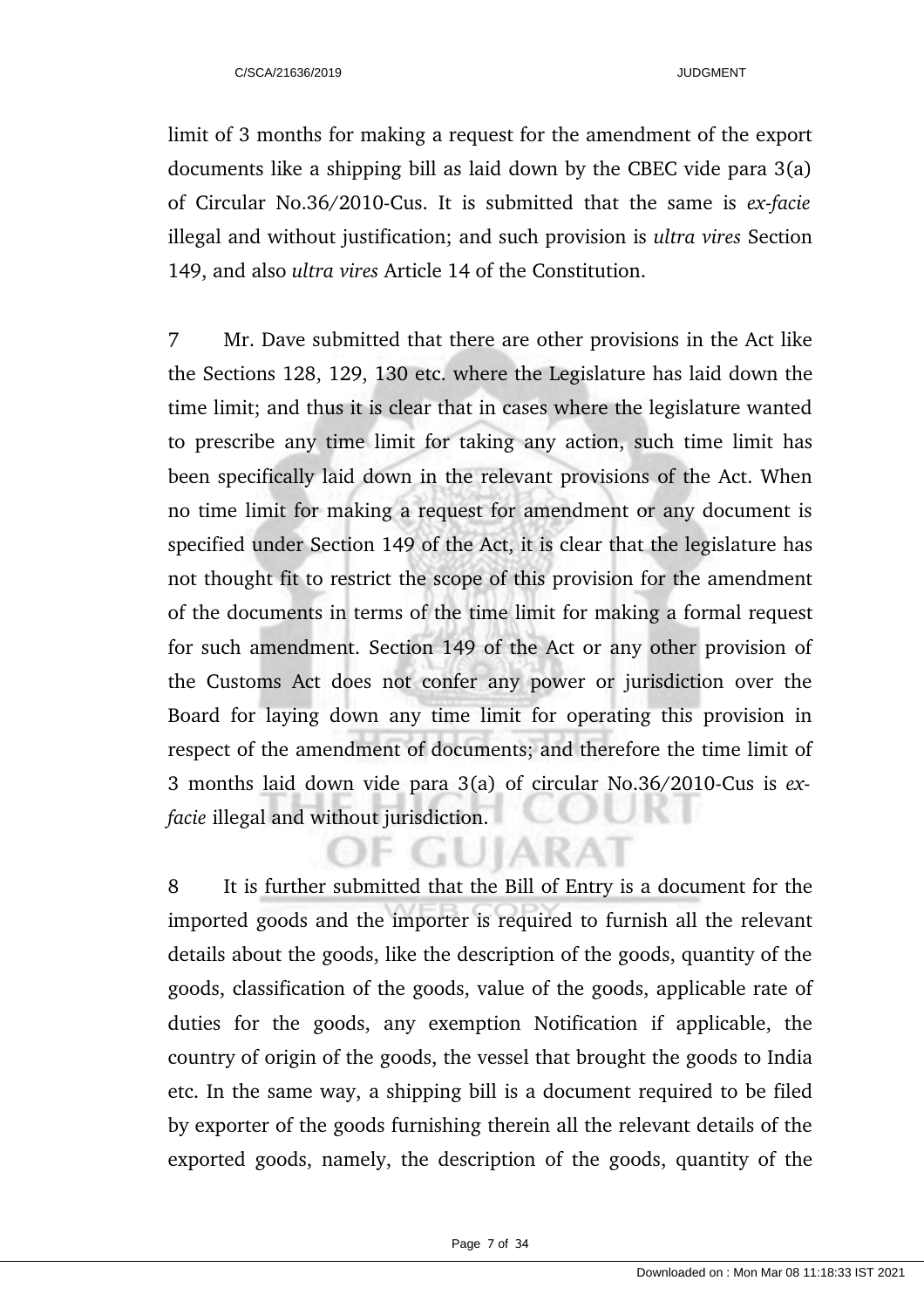goods, value of the goods, details of the overseas buyer, details of the packings and containers etc. A bill of export is also a similar document for declaring such details in respect of exported goods.

9 In the last, Mr. Dave submitted that the documents, like the bill of entry, a shipping bill or a bill of export are the documents which are assessed by the proper Customs officer for the purpose of verifying whether the goods are prohibited for the import or export, as the case may be, and also the duties leviable thereon. By very nature of the assessment proceedings, such documents like a bill of entry, or a shipping bill or a bill of export can be effectively verified and assessed only when the goods were available for inspection, testing and analysis and verification of any other kind which would be ordinarily necessary for finalizing the classification of the goods and applicable duties thereon. If such documents are assessed and goods are allowed to be cleared for home consumption in case of imported goods or allowed to be cleared for export in case of export of goods, and subsequently a request for amendment of such documents is made and if such amendment could be made only upon verification of the good which would no longer be available with the Customs officers, only then the proviso to Section 149 does not authorize such amendment.

# OF GUJARAT

10 In such circumstances referred to above, Mr. Dave prays that there being merit in his writ application, the same be allowed and the reliefs, as prayed for, may be granted.

11 On the other hand, this writ application has been vehemently opposed by Mr. Utkarsh Sharma and Mr. Priyank Lodha, the two learned Standing Counsel appearing for the respondents. Both the learned Standing Counsel would submit that no error, not to speak of any error of law could be said to have been committed by the Principal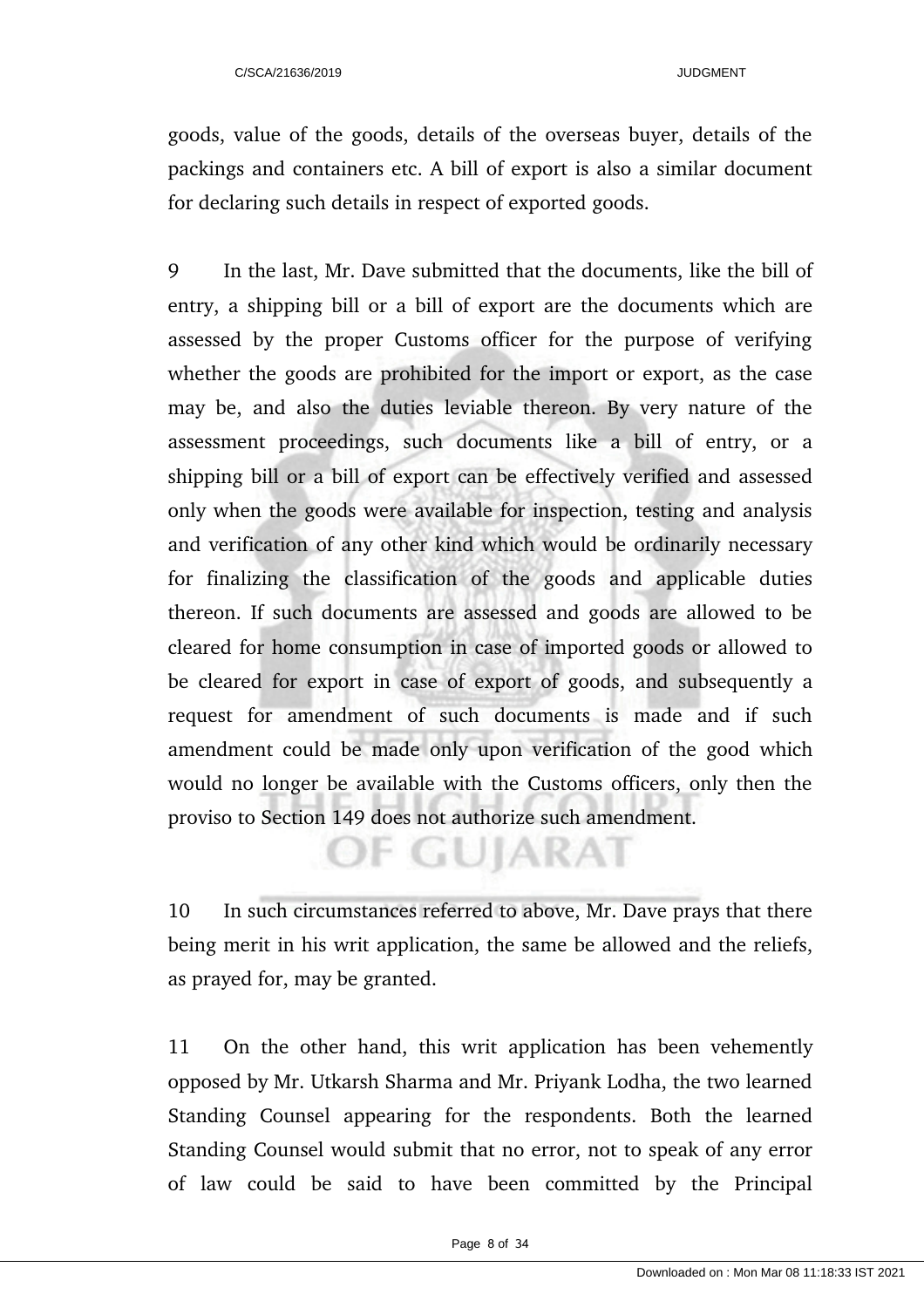Commissioner in passing the impugned order. It is submitted that the issue raised by the writ applicant is squarely covered by a judgement of the Delhi High Court in the case of **M/s. Terra Films Pvt Ltd reported in 2011 (268) ELT 430**, wherein the Delhi High Court has taken the view that the request for conversion from one scheme to another after a long period of time cannot be entertained. It is submitted that in the case on hand also, the request is for "conversion" and not of "amendment".

12 In such circumstances referred to above, it is submitted that there being no merit in the present writ application, the same be rejected.

# ●  **ANALYSIS:**

13 Having heard the learned counsel appearing for the parties and having gone through the materials on record, the only question that falls for our consideration is whether the Principal Commissioner committed any error in passing the impugned order.

14 We must first look into the impugned circular. Circular reads thus:

*"Circular No36/2010-Cus. Dated 23-Sep-2010* 

*Shipping Bills – Conversion of free shipping bills to Advance Authorization / DEPB / Drawback shipping bills and from one export promotion scheme to another – clarifications*

> *Circular No.36/2010Cus., dated 2392010 F. No.109/121/2009-DBK*

*Government of India Ministry of Finance (Department of Revenue) Central Board of Excise & Customs, New Delhi*

*Subject : Conversion of free shipping bills to export promotion scheme shipping bills and conversion of shipping bills from one scheme to another – regarding.* 

*I am directed to invite attention to the Board's Circular No.*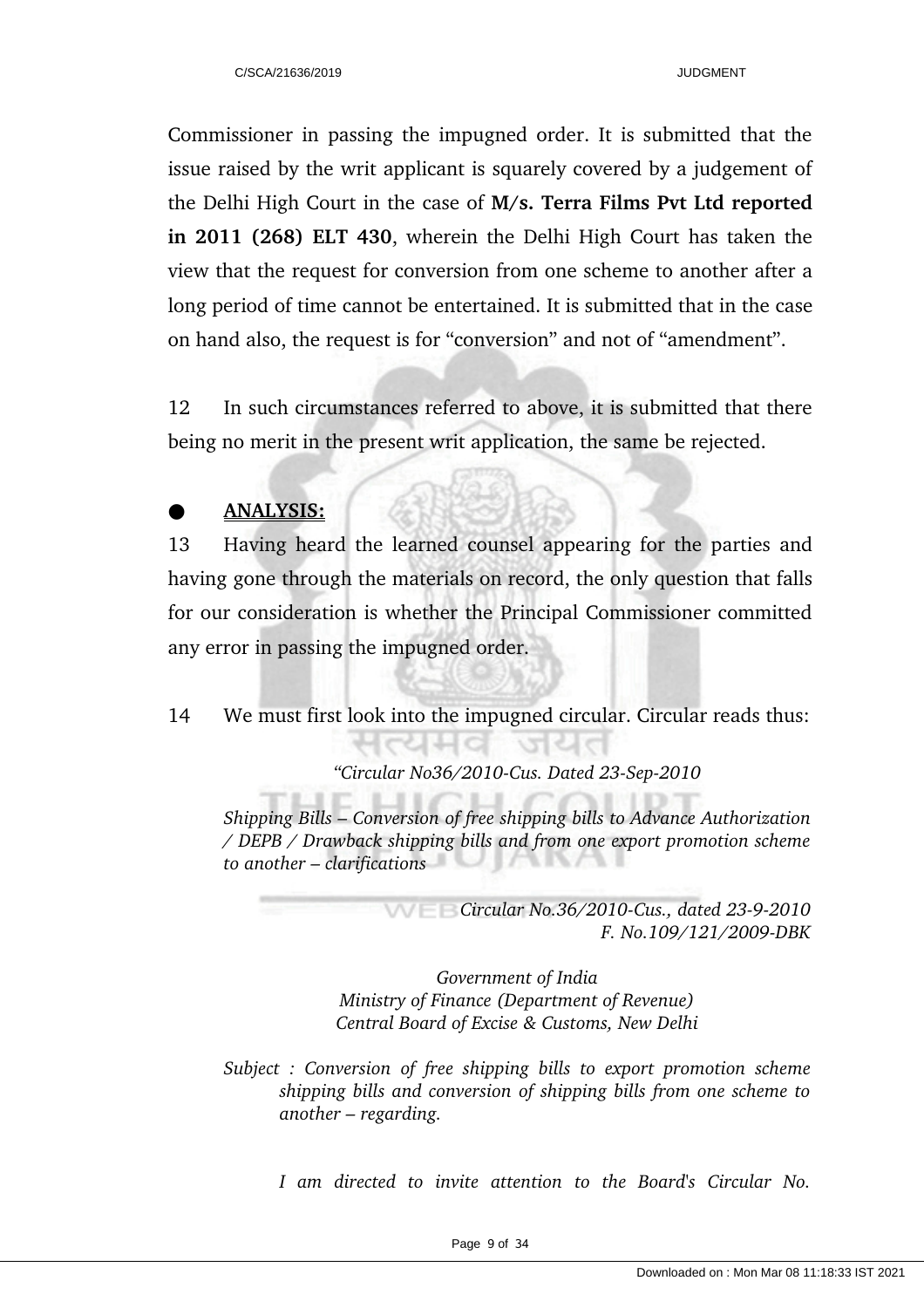*4/2004Cus., dated 1612004 which debars conversion of free shipping bills to Advance License/DFRC/DEPB shipping bills and allows conversion of shipping bills from one export promotion scheme to another only where the benefit of an export promotion scheme claimed by the exporter has been denied by the DGFT/MoC&I or Customs due to any dispute.*

*2. It has been represented to the Board that the norms for allowing conversion of shipping bills may be relaxed and the Commissioners should be allowed to consider requests for conversion of shipping bills from free to export promotion scheme and from one export promotion scheme to another on a case to case basis depending on the merits of the case. It has also come to notice of the Board that the Tribunals in a series of judgments have held that amendment to shipping bill after export of goods is governed by the proviso to section 149 of the Customs Act, 1962 and if the requirements of the said proviso are satisfied, conversion of shipping bill should be allowed, The conversion of the shipping bill from one scheme to another cannot be linked with denial of benefit of one scheme by DGFT/MoC&l or Customs due to some dispute as no such condition for amendment of shipping bill has been provided in section 149 of Customs Act, 1962.*

*3. The issue has been reexamined in light of the above. It is clarified that Commissioner of Customs may allow conversion of shipping bills from schemes involving more rigorous examination to schemes involving less rigorous examination (for example, from Advance Authorization/DFIA scheme to Drawback/DEPB scheme) or within the schemes involving same level of examination (for example from Drawback scheme to DEPB scheme or vice versa) irrespective of whether the benefit of an export promotion scheme claimed by the exporter was denied to him by DGFT/DOC or Customs due to any dispute or not. The conversion may be permitted in accordance with the provisions of section 149 of the Customs Act, 1962 on a case to case basis on merits provided the Commissioner of Customs is satisfied, on the basis of documentary evidence which was in existence at the time the goods were exported, that the goods were eligible for the export promotion scheme to which conversion has been requested. Conversion of shipping bills shall also be subject to conditions as may be specified by the DGFT/MOC. The conversion may be allowed subject to the following further conditions;*

*(a) The request for conversion is made by the exporter within three months from the date of the Let Export Order (LEO).* 

*(b) On the basis of available export documents etc., the fact of use of inputs is satisfactorily proved in the resultant export product.*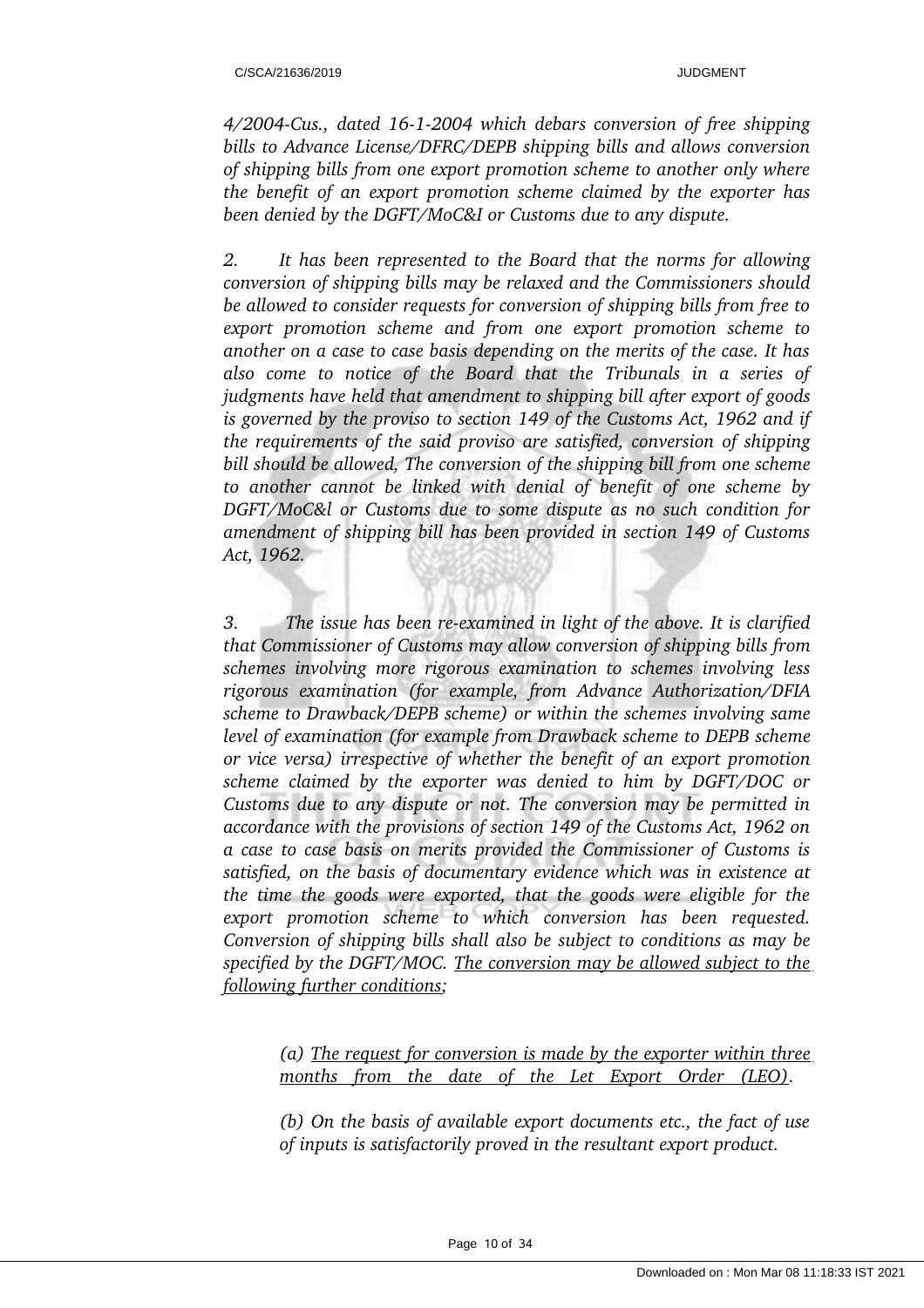*(c) The examination report and other endorsements made on the shipping bill/export documents prove the fact of export and the export product is clearly covered under relevant SION and or DEPB/Drawback Schedule as the case may be.*

*(d) On the basis of S/Bili/export documents, the exporter has fulfilled all conditions of the export promotion scheme to which he is seeking conversion.*

*(e) The exporter has not availed benefit of the export promotion scheme under which the goods were exported and no fraud/ misdeclaration / manipulation has been noticed or investigation initiated against him in respect of such exports.*

*4. Free shipping bills (shipping bills not filed under any export promotion scheme) are subject to 'nil' examination norms. Conversion of free shipping bills into EP scheme shipping bills (advance authorization, DFIA, DEPB, reward schemes etc.) should not be allowed. However, the Commissioner may allow Ali industry Rate of duty drawback on goods exported under free shipping bill, without conversion of such free shipping bill to Drawback Scheme shipping bill, in terms of the proviso to rule 12(1) (3) of the Customs, Central Excise and Service Tax Drawback Rules, 1995.* 

*5. Due care may be taken while allowing conversion to ensure that the exporter does not take benefit of both the schemes i.e. the scheme to which conversion is sought and the scheme from which conversion is sought. Whenever conversion of a shipping bill is allowed, the same should be informed to DGFT so that they may also ensure that the exporter does not take benefit of both the schemes.*

6. This Circular supersedes the Board Circular No. 4/2004-Cus., *dated 1612004 and the earlier Circulars issued in the past on this issue. This circular shall be applicable only to shipping bills filed on or after the date of issuance of this Circular. Till such time as EDI system is modified to allow conversion of shipping bill in the EDI system, conversion may be allowed manually.*

*7. A suitable Public Notice for information of the Trade and Standing Order for guidance of the staff may be issued. Difficulties faced, if any in implementation of the directions may be brought to the notice of the Board.*

*Kindly acknowledge receipt of this Circular."*

15 We must now look into few provisions of the Customs Act, 1962.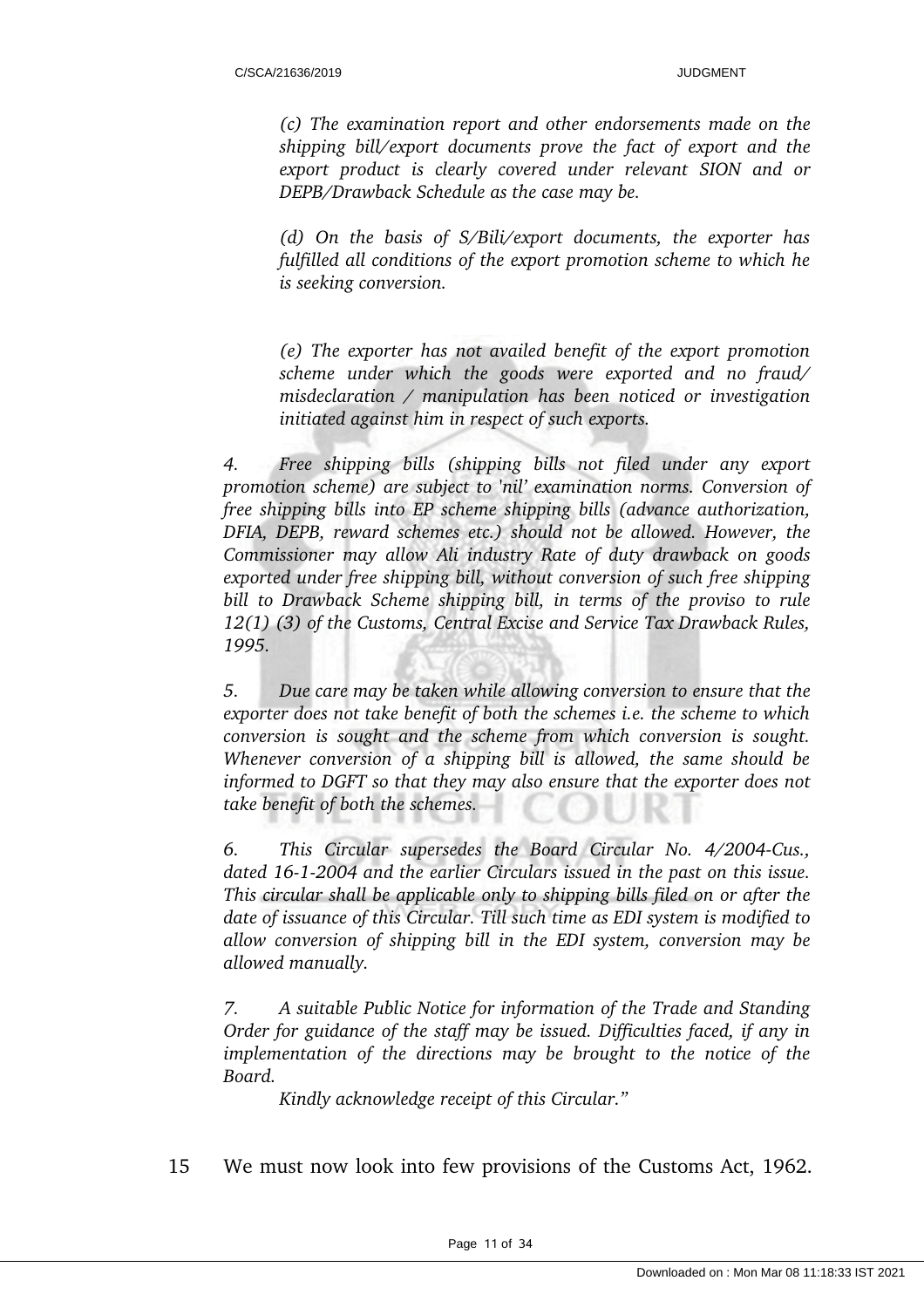Section 149 of the Customs Act reads thus:

*"Section 149. Amendment of documents.—Save as otherwise provided in sections 30 and 41, the proper officer may, in his discretion, authorise any document, after it has been presented in the customs house to be amended:* 

*Provided that no amendment of a bill of entry or shipping bill or bill of export shall be so authorised to be amended after the imported goods have been cleared for home consumption or deposited in a warehouse, or the export goods have been exported, except on the basis of documentary evidence which was in existence at the time the goods were cleared, deposited or exported, as the case may be."*

16 We find merit in the principal argument of Mr. Dave that in Section 149 of the Act, no time period has been prescribed and if in a substantive statutory provision of law, if no time period has been prescribed, then the CBEC could not have issued the circular providing for three months time period to make a request for conversion from the date of the LEO.

17 The CBEC could have provided for a particular time limit only by way of regulations made in the Act. "Regulations" means the regulation made by the Board under any provisions of the Act, 1962. We take notice of the fact that Section 149 came to be amended after the filing of the present writ application. The amended Section 149 reads thus:

*"In Section 149 of the Customs Act, after the words "customs house to be amended", the words "in such form and manner, within such time, subject to such restrictions and conditions, as may be prescribed" shall be inserted."*

18 Section 2(32) defines the term "prescribed". The same reads as under: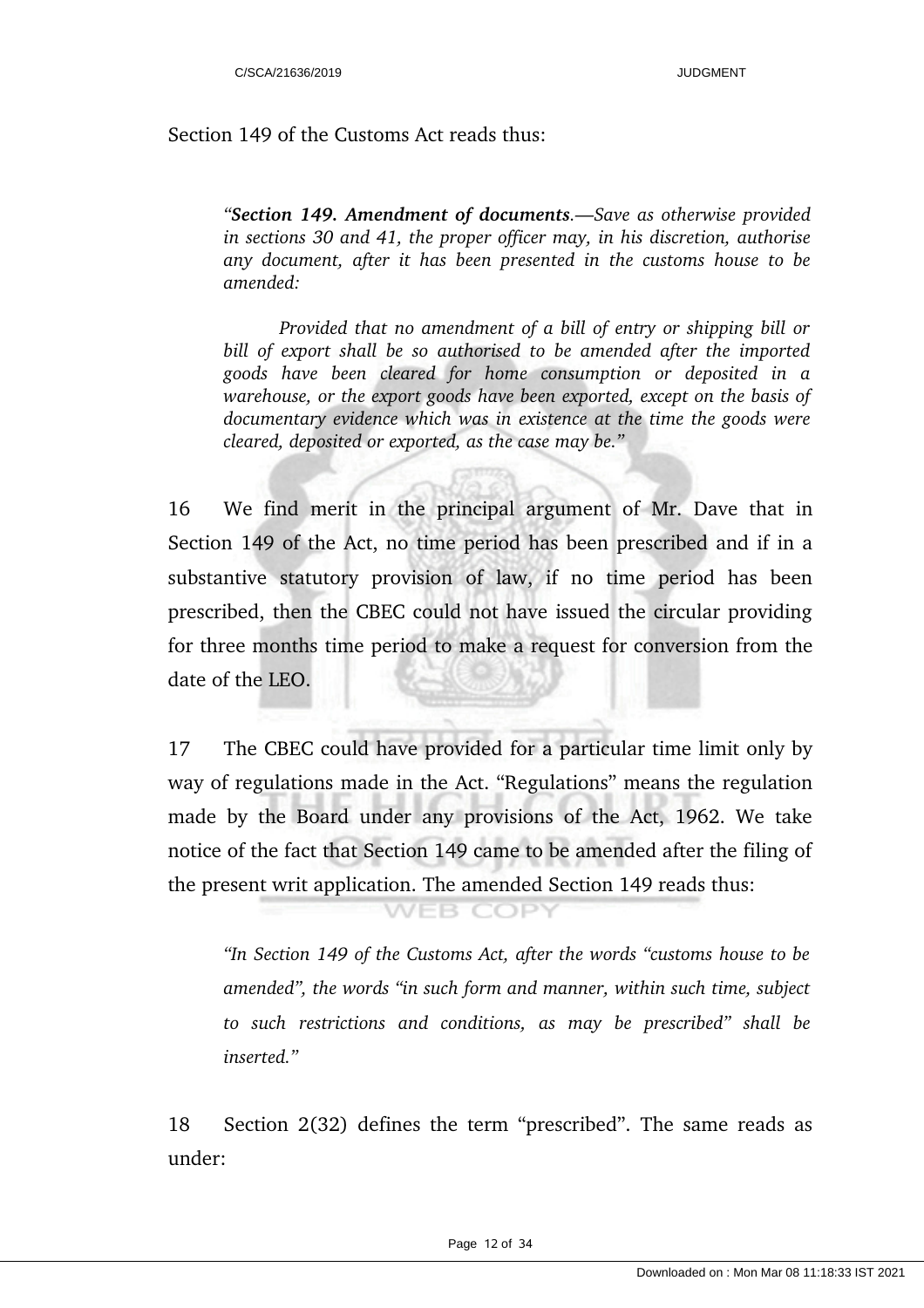*… ...*

*… …*

*"Section 2 Definitions. —In this Act, unless the context otherwise requires,—*

*(32) "prescribed" means prescribed by regulations made under this Act;*

19 Section 2(35) defines the term "regulations" . The same reads as under:

*"Section 2 Definitions. —In this Act, unless the context otherwise requires,—*

*(35) "regulations" means the regulations made by the Board under any provision of this Act;*

20 It is in the aforesaid context of the amended Section 149 of the Act referred to above that the definition of the two term "prescribed" and "regulations" respectively assumes importance.

21 A Coordinate Bench of this Court in the case of **Messrs Gokul Overseas vs. Union of India [Special Civil Application No.7500 of 2019 decided on 21st January 2020]** had the occasion to consider the very same issue at length. We quote the relevant observations:

*"20.6 Lastly, it was contended that section 149 of the Act does not provide for any period of limitation for amending the shipping bills. It was submitted that it was on account of the conduct of the respondent authorities in not deciding the issue in question that there was a delay in making the application for amendment of the shipping bills. It was, accordingly, urged that the petition deserves to be allowed by directing the respondents to amend the shipping bills by permitting the same to be converted into MEIS and grant the benefits thereof.*

*21. Opposing the petition, Mr. Nikunt Raval, learned senior standing counsel for respondents No.2, 3 and 5, invited the attention of the court to*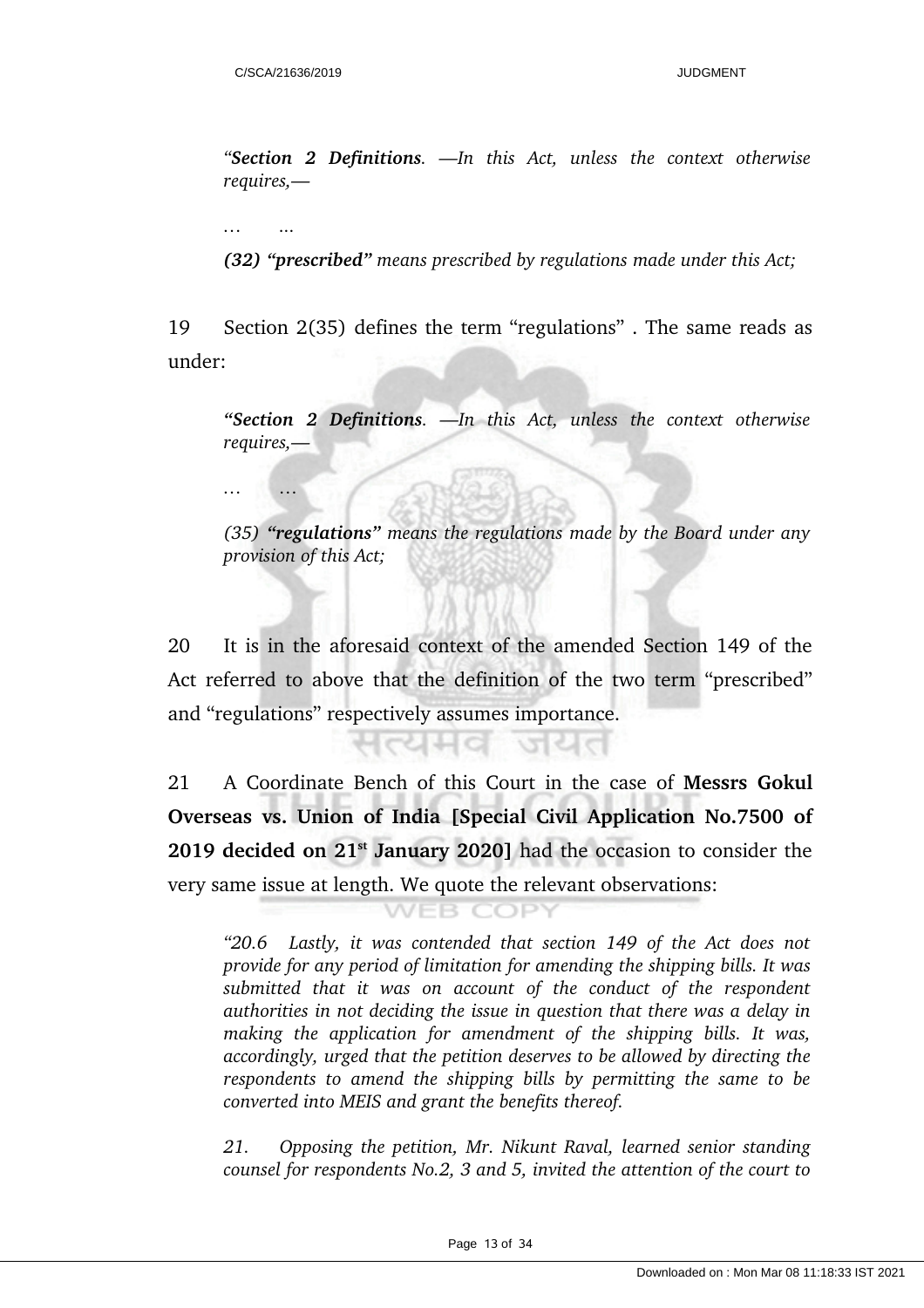*the Foreign Trade Policy 201520, whereby the MEIS came to be introduced. It was submitted that one of the prerequisites for claiming benefits under the said scheme in respect of Non-EDI shipping bills has been provided in para 3.14 of the Handbook of Procedure to the Foreign Trade Policy 201520, which requires that all exporters, while filing export shipments under all categories of shipping bills, are required to declare the following intent to claim benefit under the MEIS: "We intend to claim rewards under Merchandise Exports from India Scheme". It was submitted that in case of Non-EDI shipping bills, there is no question of tick-marking 'Y' or 'N'. The exporter may either declare the intent or not.*

*21.1 Reference was made to Public Notice No.40/20152020 dated 09.10.2015, to submit that benefit under the said public notice is given only in cases of EDI generated shipping bills, which require the exporters to tick mark "Y" in case they intend to claim benefits under the MEIS and "N" in case they do not intend to claim benefit under the MEIS. It was submitted that this is a case of NonEDI shipping bills and that unless there is a 'Declaration of Intent' on the shipping bills, the same do not undergo any scrutiny for the grant of benefit under the MEIS. It was submitted that the purport of seeking waiver of such declaration on Non-EDI shipping bills would be larger as it would cover every NonEDI shipping bills.*

*21.2 Reference was made to Circular No.36/2010Cus. Dated 23.09.2010, which provides for conversion of free shipping bills to Advance Authorisation/DEPB/Drawback shipping bills and from one export promotion scheme to another. It was submitted that clause (a) of para 3 thereof, specifically provides that the request for conversion can be made by the exporter within three months from the date of the Let Export Order (LEO). Attention was invited to para 4 of the said circular, which provides that free shipping bills (shipping bills not filed under any export promotion scheme) are subject to 'nil' examination norms. Conversion of free shipping bills into EP scheme shipping bills (advance authorization, DFIA, DEPB, reward schemes, etc.) should not be allowed. It was submitted that it is in these circumstances that the 'Declaration of Intent' is a prerequisite for claiming the benefit of incentive scheme and is not procedural and that what the petitioner seeks is the waiver of the prerequisite for obtaining the incentive.*

*21.3 It was submitted that the precondition for filing of 'Declaration of Intent' is applied on the class as a whole to Non-EDI shipping bills and that even otherwise, the petitioner is not entitled to the benefit in respect of some of the shipping bills, as they have been filed beyond the period of limitation. It was submitted that if the intention to avail benefits under the scheme is not declared in the shipping bills, the necessary process required for clearing the goods will be missed out.*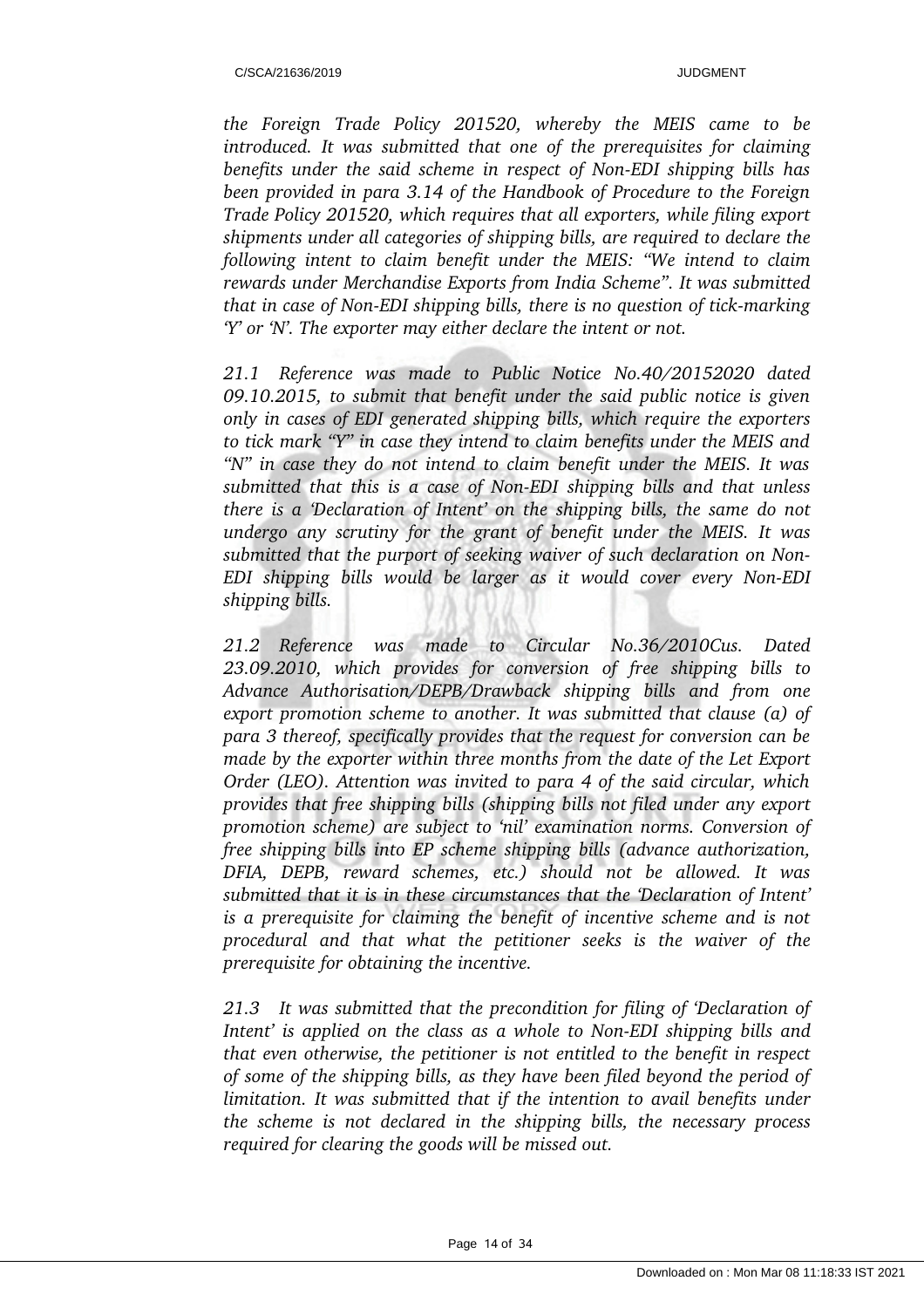*21.4 It was, accordingly, urged that the mandate of the Circular dated 23.09.2010 for making application for conversion of shipping bills within a period of three months from the date of the Let Export Order cannot be waived and that the applications filed beyond the period of limitation have rightly been rejected by the respondent authorities. It was, accordingly, urged that the petition, being devoid of merits, deserves to be dismissed.*

*22. Mr. Nirzar Desai, learned senior standing counsel for respondents No.1, 4 and 6 submitted that the Customs Department is concerned with the amendment under section 149 of the Customs Act, 1962. It was submitted that the Circular dated 23.09.2010 provides that for the purpose of making amendment, the application should be made within a period of three months from the date of the Let Export Order. Referring to section 149 of the Act, it was submitted that the same permits the proper officer, in his discretion, to authorise any document, after it has been presented in the customs house to be amended. It was submitted that for conversion of shipping bills from free shipping bills to one under the export promotion scheme, the provisions of the Circular dated 23.09.2010 have to be satisfied, namely that the application has to be made within three months from the date of the Let Export Order. The Customs Department is bound by the said circular and more particularly, condition No.3 (a) thereof, which specifies a particular time limit for entertaining an application thereof.*

*22.1 It was submitted that the Customs Department has no discretion to extend the time limit, and hence, the said authorities were justified in not accepting the application made by the petitioner, which was filed beyond the time limit prescribed by the circular.*

*23. Chapter 3 of the Foreign Trade Policy 201520 has introduced the Merchandise Exports From India Scheme. The procedure for claiming benefit under the said scheme has been provided under the Handbook of Procedure to Foreign Trade Policy 201520. Para 3.14 thereof provides for the procedure for 'Declaration of Intent' on EDI and Non-EDI shipping bills for claiming benefits under the MEIS, including export of goods through courier or foreign post offices using eCommerce. Subclause (i) of clause (a) thereof provides the procedure for 'declaration of intent' in case of EDI shipping bills; and sub-clause (ii) of clause (b) thereof provides the procedure for 'declaration of intent' on any EDI shipping bills. Para 3.14 of the Handbook of Procedure, reads as under:*

*"3.14 Procedure for Declaration of Intent on EDI and Non EDI shipping bills for claiming rewards under MEIS including export of goods through courier or foreign post offices using e-Commerce:* 

*(a) (I) EDI Shipping Bills: Marking/ticking of "Y" (for Yes) in "Reward" column of shipping bills against each item, which is mandatory, would be*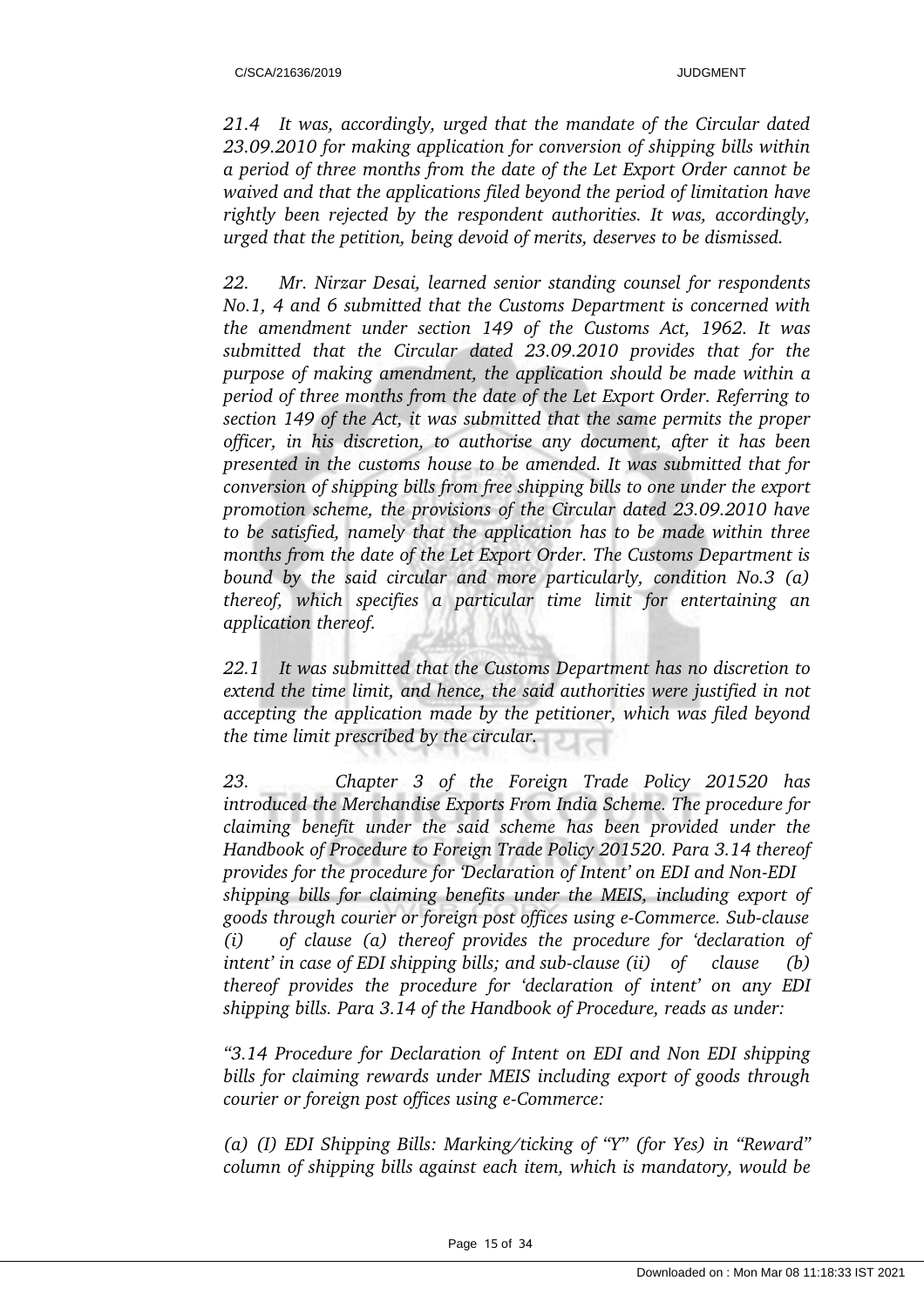*sufficient to declare intent to claim rewards under the scheme. In case the exporter does not intend to claim the benefit of reward under Chapter 3 of FTP exporter shall tick "N' (for No). Such marking/ticking shall be required even for export shipments under any of the schemes of Chapter 4 (including drawback), Chapter 5 or Chapter 6 of FTP.*

*(ii) Non-EDI Shipping Bills: In the case of non-EDI Shipping Bills, Export*

*shipments would need the following declaration on the Shipping Bills in order to be eligible for claiming rewards under MEIS: "We intend to claim rewards under Merchandise Exports From India Scheme (MEIS)". Such declaration shall be required even for export shipments under any of the schemes of Chapter 4 (including drawback), Chapter 5 or Chapter 6 of FTP.*

*(b) Whenever there is a decision during the financial year to include any new product/goods or new markets then to avail such rewards:*

*(i) For exports of such products/goods, to such markets, a grace period of one month from the date of notification/public notice will be allowed for making this declaration of intent.*

*(ii) After the grace period of one month, all exports (of such products/goods or to such markets) would have to include the declaration of intent on all categories of shipping bills.*

*(iii) For exports made prior to date of notification/ public notice of products/markets, such a declaration would not be required since such exports would have already taken place."*

*24. On a plain reading of the provisions of para 3.14 of the Handbook of Procedure to Foreign Trade Policy 201520, it is apparent that the 'declaration of intent', in the manner provided for EDI shipping bills, has been made mandatory, whereas in the case of NonEDI shipping bills, such 'declaration of intent' is not stated to be mandatory. The respondents, in their affidavit in reply, have stated that the instant case is of a SEZ unit which exported the goods under free shipping bills. All the SEZ exports come under free shipping bills. Therefore, the mandatory 'declaration of intent' with effect from 01.06.2015 will not be applicable in this case. Therefore, the unit has to declare its intent for claiming benefits under the MEIS for exports made prior to 01.06.2015, that is, for the period between 01.04.2015 to 31.05.2015. As per the Foreign Trade Policy/Handbook of Procedure 201520, MEIS benefits were available to SEZ units with effect from 01.04.2015.*

*25. In case of EDI shipping bills, where it was mandatory to file the 'declaration of intent' in the manner provided in para 3.14 of the Handbook of Procedure to FTP (201520), vide Public Notice*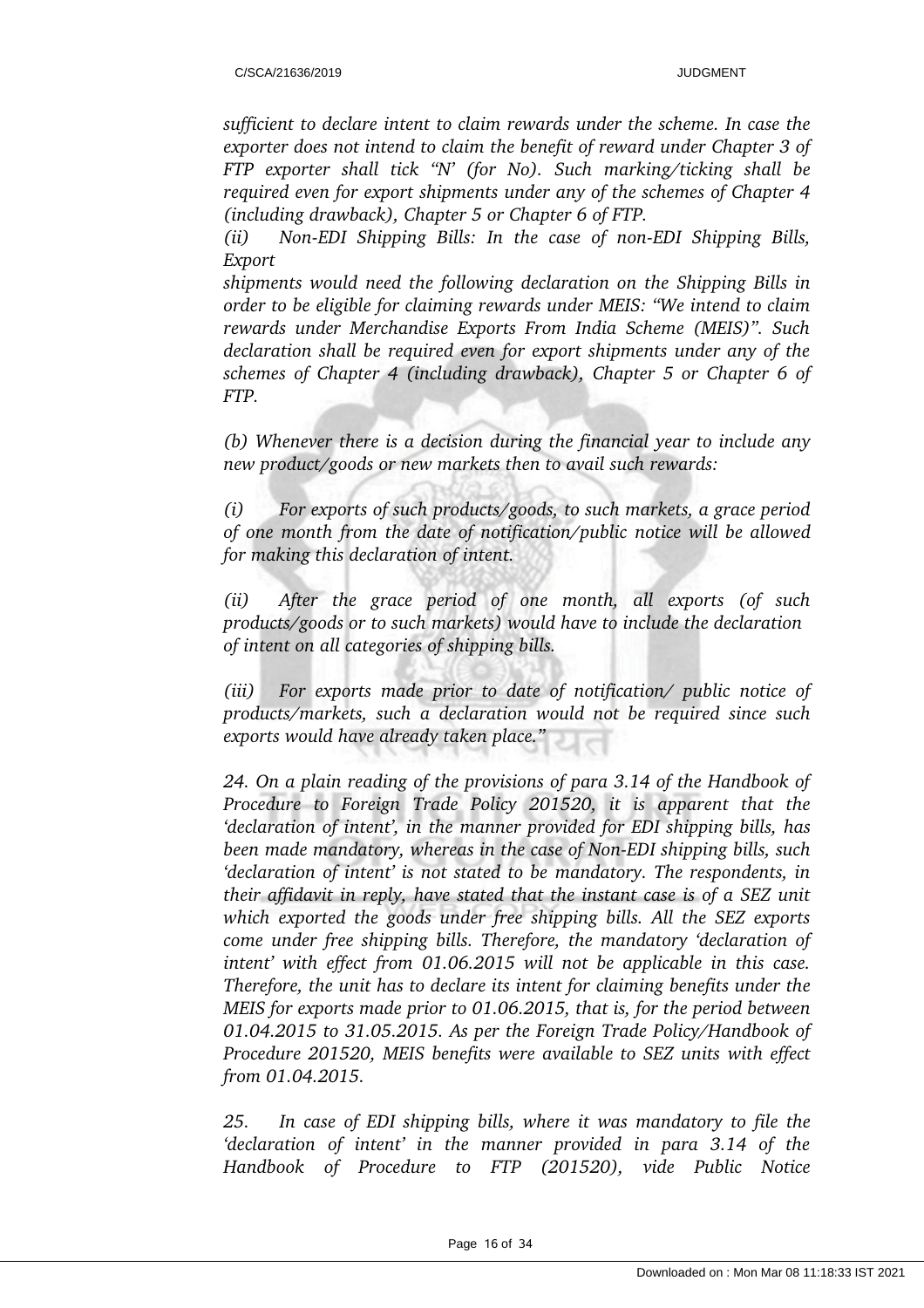*40/20152020 dated 9th October,2015, it has been provided thus:*

*"2. As per para 3.14 of Hand Book of Procedure to FTP (201520), all exporters while filling export shipments under all categories of the shipping bills are required to declare the following intent to claim benefit under MEIS:*

*"We intend to claim rewards under Merchandise Exports from India Scheme (MEIS)".*

*Declaration of intent is mandatory with effect from June 1, 2015. CBEC has also issued a circular no. 14/2015 dated April 20, 2015, which requires mandatory declaration of intent from 1.6.2015 onwards. In EDI generated shipping bills, exporters are required to tick mark "Y" in case they intend to claim benefits under MEIS and "N" in case they do not intend to claim benefit under MEIS.*

*3. In light of these circumstances and to address the matter, in exercise of powers conferred under paragraph 1.03 of the Foreign Trade Policy (20152020) read with reference to para 3.14 of Handbook of Procedures of FTP 201520, the Director General of Foreign Trade hereby allows the following procedure to be followed where exports have been made between 1.4.2015 to 31.5.2015, and where the exporter has inadvertently marked "N" in the "reward item box" and wishes to seek MEIS benefits:* 

*Exporters shall submit physical copies of free shipping bills after electronic filing Of application to RA at the time of submission of application for MEIS rewards in these cases. RA shall grant MEIS rewards after examination of such shipping bills in accordance with other provisions of FTP/HBP.*

*4. From 01.06.2015, only those shipping bills, which are transmitted by Custom Authorities to DGFT, shall be considered under MEIS. Effect of this Public Notice:*

*Shipping bills, where declaration of intent 'Y' has not been marked and 'N' has been ticked inadvertently in the 'reward item box' while filing shipping bill in Customs for exports made between 1.4.2015 to 31.5.2015, shall be transmitted by CBEC to DGFT."*

*26. Vide Public Notice No.47/20152020 dated 08.12.2015, the procedure prescribed vide Public Notice No.40 dated 09.10.2015 has been extended beyond 31.05.2015 for the period from 01.06.2015 to 30.09.2015.*

*27. From the facts and contentions noted above, it emerges that the petitioner is not permitted conversion of the shipping bills from free*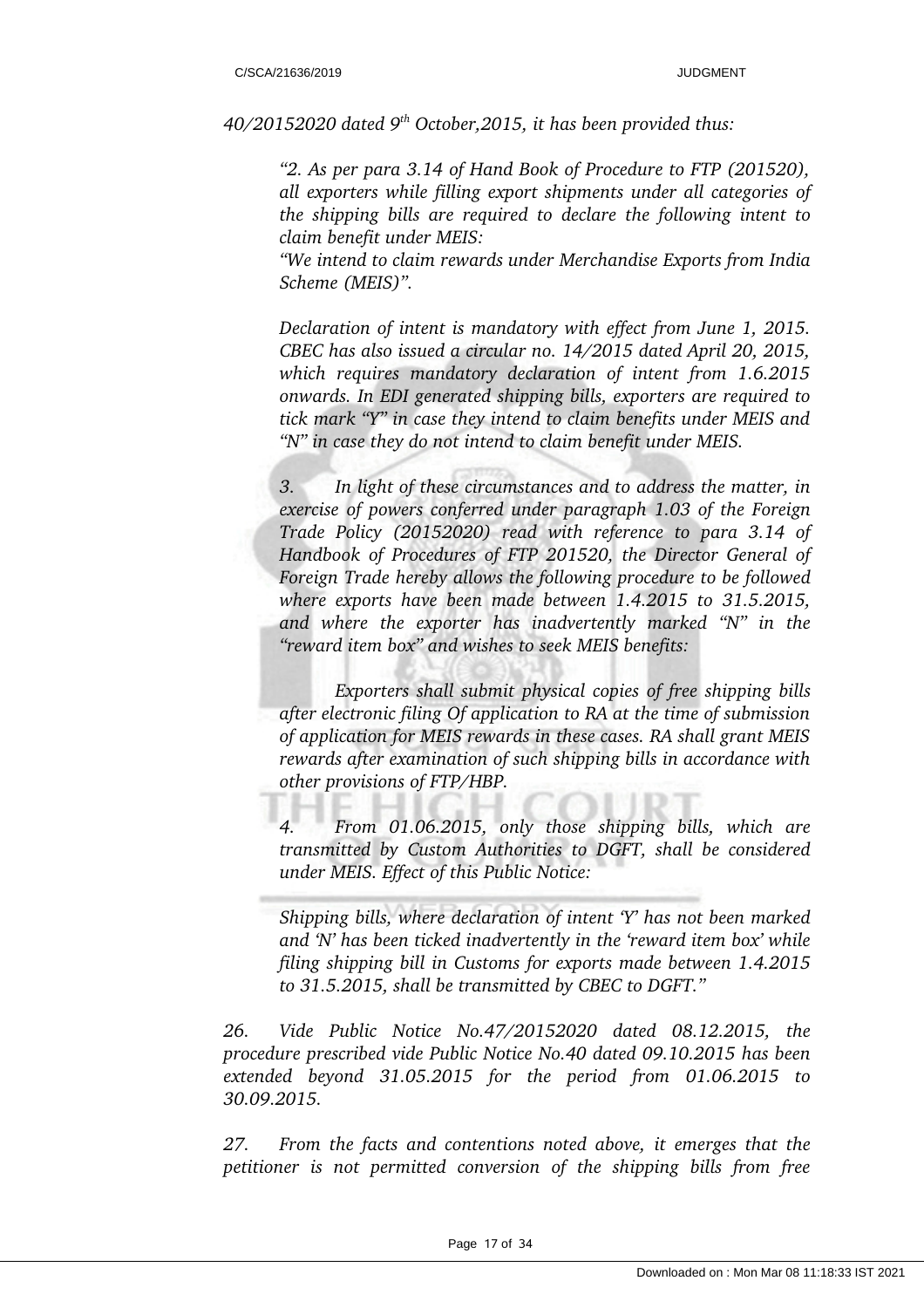*shipping bills to MEIS shipping bills for the reason that Circular No.36/2010Customs dated 23.09.2010 provides that conversion may be allowed provided that request has been made within three months from the date of the Let Export Order. The facts as recorded hereinabove reveal that the Deputy Commissioner of Customs, Kandla SEZ, Gandhidham (Office of the Development Commissioner, Kandla Special Economic Zone) has, in the context of the petitioner's request for amending the shipping bills to incorporate 'declaration of intent', has furnished comments on the issue to the respondent No.6 – Assistant Commissioner (Exports), Office of the Commissioner of Customs, Kandla, stating that the petitioner has been regularly filing its claim for similar goods under the MEIS for later periods and it appears that the petitioner is otherwise eligible for benefits under the said scheme. Therefore, in the light of the provisions of section 149 of the Act read with the provisions of Circular No.36/2010Customs dated 23.09.2010 and Notification No.40/2012( NT) dated 02.05.2012, the decision regarding conversion may be taken on the basis of documentary evidence which was in existence at the time when the goods were exported subject to the satisfaction of the competent authority.*

*28. Thus, the eligibility of the petitioner to claim benefits under the MEIS has not been doubted. The sole hurdle in the case of the petitioner is that since the shipping bills are free shipping bills, wherein no 'declaration of intent' has been made, the petitioner is required to get the shipping bills amended by incorporating the following 'declaration of intent': "We intend to claim rewards under Merchandise Exports From India Scheme (MEIS)".*

*29. In this case, the petitioner applied for the MEIS for the exports made during the period April 2015 to January 2016, under separate applications. The said applications were partly allowed and twenty five shipping bills were disputed. Vide letter dated 03.08.2016, the petitioner was informed by the respondent No.5 – Development Commissioner, that since there is no 'declaration of intent' on the shipping bills for claiming benefits under the MEIS, a reference has been sent to the respondent No.3 DGFT for a clarification whether such shipping bills (NonEDI) prior to 01.06.2015 were eligible for benefits under the MEIS benefits or not. Therefore, till that time, its claim will be kept pending. Thus, the claim was kept pending by the concerned authorities.*

*30. Vide letter dated 06.06.2017, the petitioner requested the respondent No.4 – Commissioner of Customs, Kandla, to allow benefits under the MEIS on the shipping bills in case the 'declaration of intent' was not mentioned on exports made prior to 01.06.2015, whereupon the petitioner was advised/informed to comply with the amendment in the form of conversion of shipping bills from free to MEIS, whereafter, the petitioner applied for conversion of shipping bill.*

*31. Subsequently, vide communication dated 18/19.07.2017, the*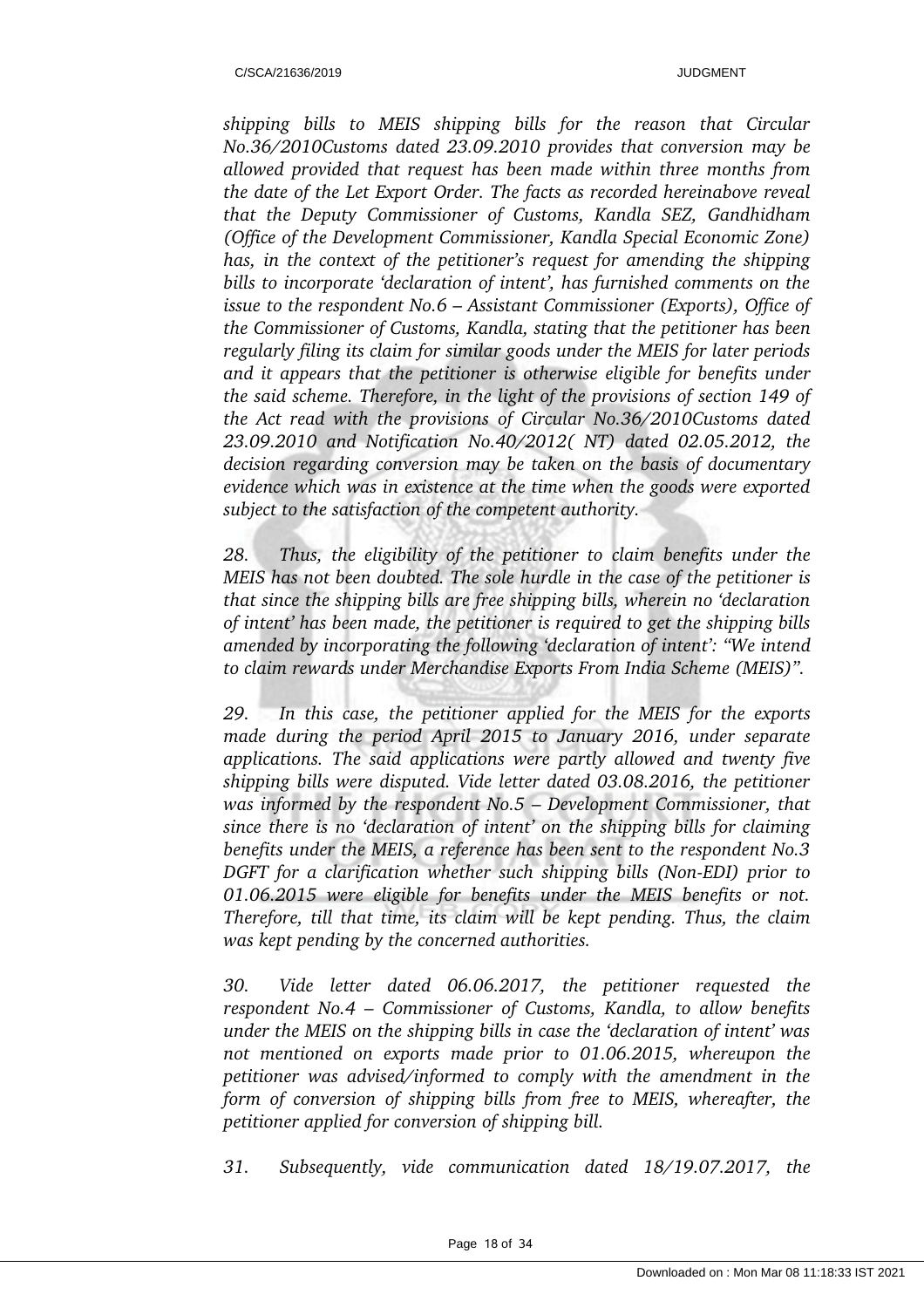*petitioner was informed that the shipping bills are required to be amended by the competent authority under section 149 of the Act and was requested to approach the proper officer of Customs under section 149 of the Act, whereupon the petitioner, on 01.08.2017, requested the competent authority to amend the shipping bills under section 149 of the Act at the earliest.*

*32. Thus, the respondents had not informed the petitioner immediately to get the shipping bills converted into one under the MEIS. It was only after a lot of inter se communication, that the petitioner was advised to get the shipping bills amended and converted to MEIS shipping bills. Upon the petitioner making such application for amendment, after prolonged inter se communications between the respondents as to who had the jurisdiction to decide said application, the same came to be turned down on the ground that the application for amendment had been made beyond three months as stipulated in Circular 36/2010-Customs dated 23<sup>rd</sup> September, 2010.*

33. *Circular 36/2010-Customs dated 23<sup>rd</sup> September, 2010 provides for conversion of free shipping bills to Advance Authorisation/ DEPB/Drawback shipping bills and from one export promotion scheme to another. Clause (a) of paragraph 3 thereof provides that the conversion may be allowed subject to the conditions laid down thereunder. Condition (a) thereof reads thus: "Request for conversion is made by the exporter within three months of the date of the Let Export Order (LEO)". From paragraph 4 of the circular, the reason for providing such time limit appears to be that free shipping bills (shipping bills not filed under any export promotion scheme) are subject to 'nil' examination norms.*

*34. In the facts of the present case, as noticed earlier, it is not the case of the respondents that the petitioner is not otherwise covered by Circular No.36/2010Customs dated 23.09.2010. The sole ground on which the application has been rejected is for non compliance of condition (a) of paragraph 3 of the said circular, namely that the application has been filed beyond a period of three months from the date of filing the Let Export Order.*

*35. At this juncture, it may be apposite to refer to the decision of the Delhi High Court in Kedia (Agencies) Pvt. Ltd. v. Commissioner of Customs, 2017 (348) ELT 634 (Del.), on which reliance has been placed by the learned advocate for the petitioner, wherein the question that arose for consideration was: "Did the CESTAT fall into error in upholding the denial of the petitioner's claim for amendment of its shipping document under section 149 of the Customs Act." The court held thus:*

*"7. In the present case, the appellant had been consistently dealing with the same goods and exporting them previously for over three*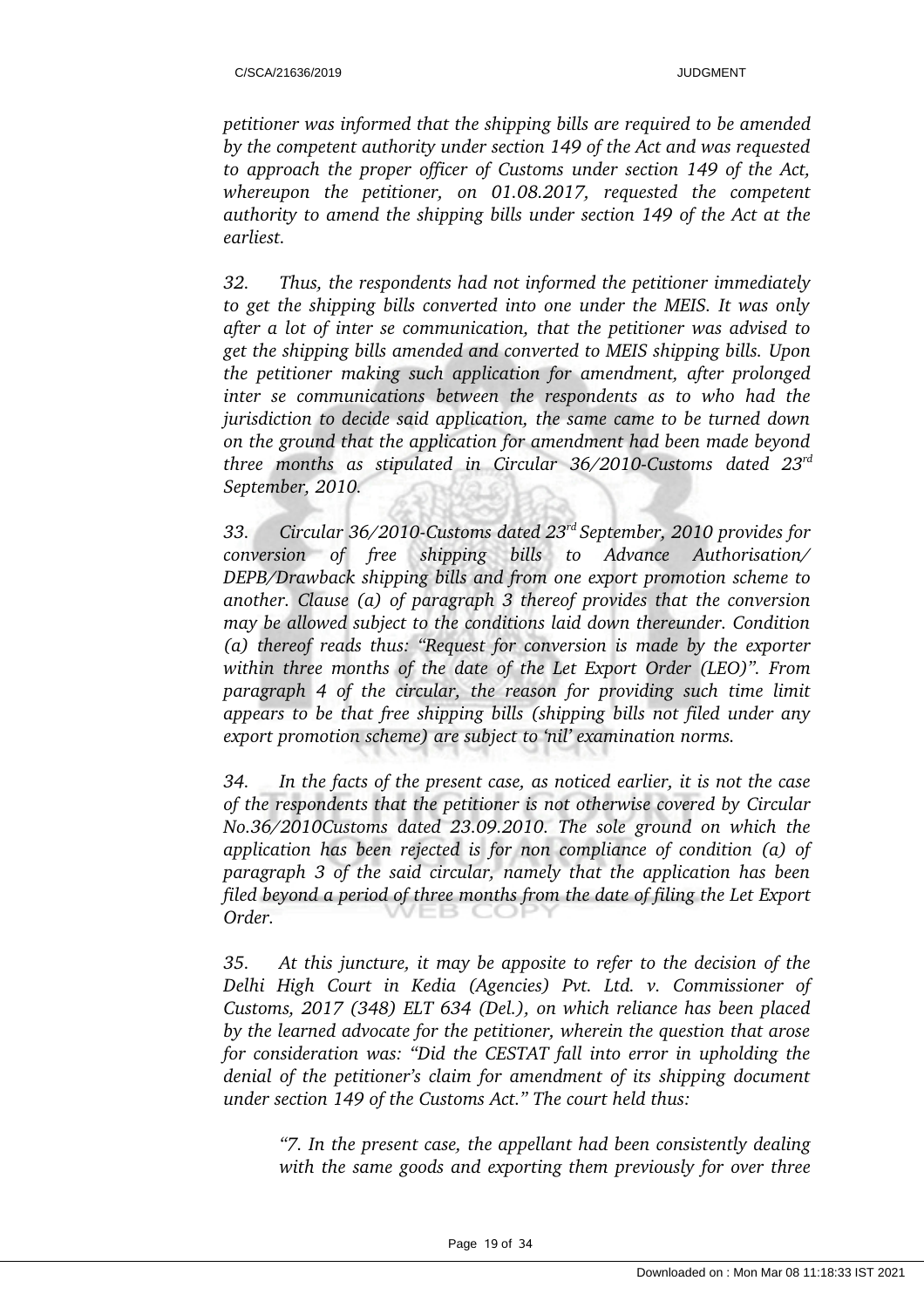*years. The precondition of a declaration along with the relative forms, for grant of benefit was introduced on 142008 through an amendment to the Handbook of Procedures. It is now settled law that the provisions of the Foreign Trade (Development & Regulation) Act, 1992, the rules or regulations framed thereunder and the export import policy have the force of law. Handbook of Procedures and the amendments carried out thereto are per se not declaration of law but only impose conditions which are to be fulfilled and otherwise conform to the requirements of law. Without making a deeper analysis of these legal provisions, the facts of this case reveal that the export goods are essentially agricultural produce and continued to be covered as an item eligible for benefit. At the time, just prior to 142008, the goods had been exported as free shipping bills. The exporter/appellant's fault here is that it did not file the requisite declaration. In all other respects, I.e. as to whether they conform to the description in the shipping documents and the value, etc. continues to be ascertainable because the concerned bills, invoices and other shipping documents are available with the customs authorities.*

*8. Having regard to these, we are of the opinion that in the peculiar circumstances of the case, the omission to file the declaration of the kind we are concerned with, when all other relative materials are present was not vital to the appellant's case. The material which did and does exist is substantial; the appellant should, therefore, be permitted to amend its shipping bill. The respondents are directed to give effect to this order within the next two months. The appeal is consequently allowed."*

*36. In the opinion of this court, the above decision would be squarely applicable to the facts of the present case. As is evident from the letter* dated 07/08.09.2019 (Annexure-O to the petition), the Deputy *Commissioner of Customs, Kandla SEZ, Gandhidham (Office of the Development Commissioner, Kandla Special Economic Zone) has, in the context of the petitioner's request for amendment in the shipping bills to incorporate 'declaration of intent', furnished comments for specific recommendations on the issue to respondent No.6 – Assistant Commissioner (Exports), Office of the Commissioner of Customs, Kandla, stating that the petitioner is filing regularly its claim for similar goods under MEIS for later periods and it appears that the petitioner is, otherwise, eligible for the said scheme. Therefore, in the light of the provisions of section 149 of the Act read with the provisions of Circular No.36/2010-Customs dated 23.09.2010 and Notification No.40/2012( NT) dated 02.05.2012, the decision regarding conversion may be taken on the basis of documentary evidence which was in existence at the time when the goods were exported, subject to the satisfaction of the competent authority.*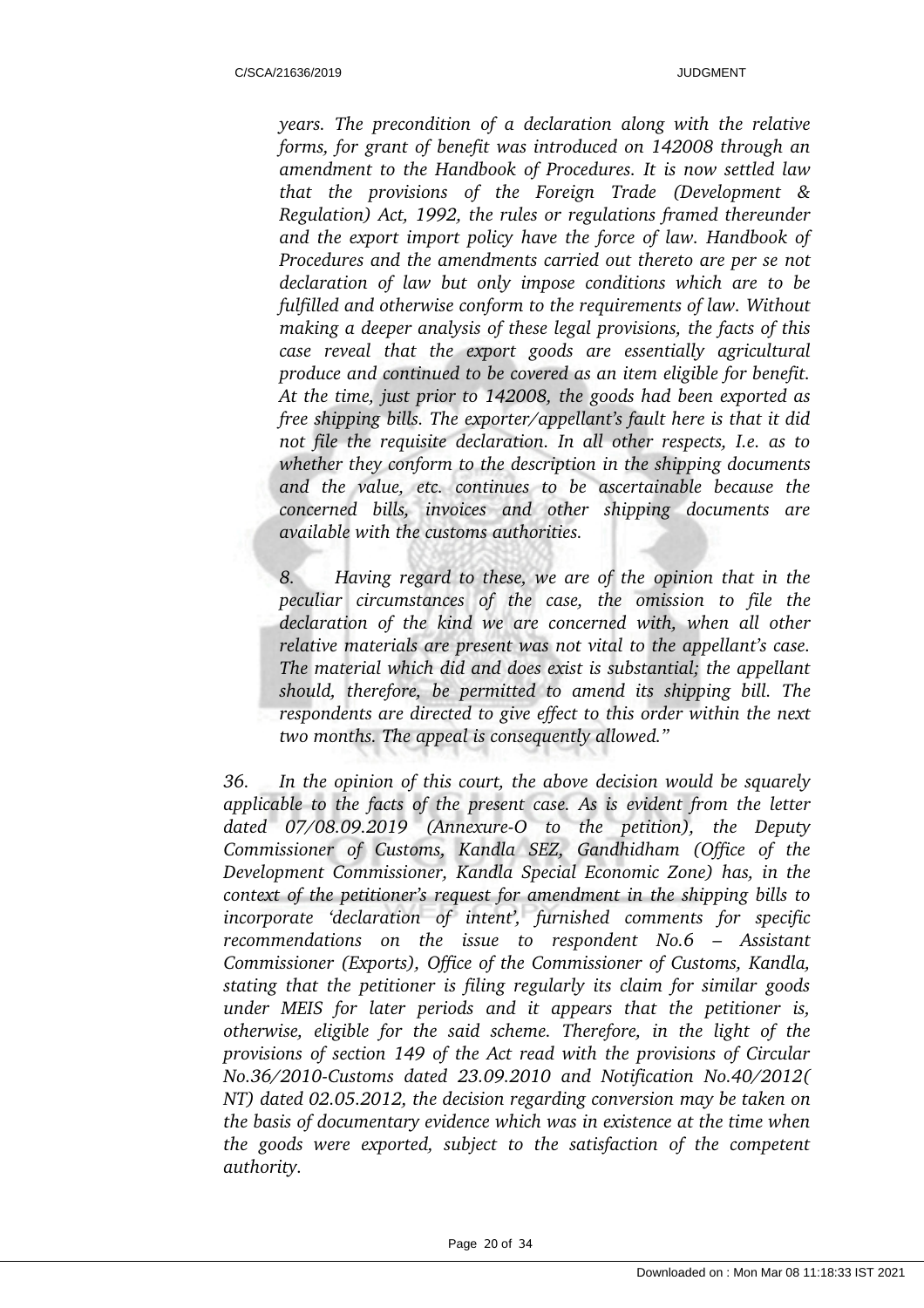*37. Thus, except for the fact that the request for conversion of the free shipping bill to MEIS shipping bill has been made beyond the time prescribed in Circular No.36/2010-Customs dated 23.09.2010, no other objection has been raised on behalf of the respondents. In the opinion of this court, having regard to the peculiar facts of the present case, the omission to file 'declaration of intent' when all other relevant material is available, is not fatal to the petitioner's case. As in the case of Kedia (Agencies) Pvt. Ltd. v. Commissioner of Customs (supra), in the facts of the present case also, in all other respects, that is, as to whether the goods conform to the description in the shipping documents and the value, etc. continues to be ascertainable because the concerned bills, invoices and other shipping documents are available with the customs authorities. The respondents are, therefore, not justified in turning down the request to convert the shipping bills of the petitioner from free to MEIS and thereby depriving the petitioner of the benefits under the MEIS in respect of exports made under such shipping bills.*

*38. In the light of the above discussion, the petition succeeds and is, accordingly, allowed. The impugned letter dated 11.02.2019 of the respondent No.2, Under Secretary, Government of India, is hereby quashed and set aside. The respondents are directed to permit the petitioner to convert the shipping bills in question from free shipping bills to MEIS shipping bills subject to the satisfaction of the competent authority. The respondents shall give effect to this order within two months from the date of receipt of copy of this order. Rule is made absolute accordingly, with no order as to costs."*

22 In one of the recent pronouncements by a Coordinate Bench of this Court, in the case of **M/s. Raj and Company vs. Union of India [Special Civil Application No.17804 of 2019 decided on 8th February 2021]**, we find reference of **M/s Gokul Overseas (supra)**. We quote the relevant observations:

cutic v

*"11. T his Court in case of Messrs Gokul Overseas (supra) was requested to direct the respondent to allow the benefits under the MEIS under five different applications and to accept the amendment in shipping bills with a declaration made by a separate communication. The petitioner was the partnership firm situated at Kandla Special Economic Zone and was engaged in the manufacturing of derivatives of Castor Oils and cleared its final product to export and was also a certified Three Star Export House. In MEIS, it sought to promote export of notified goods manufactured in India. The Court referred to five different kind of duties scrips with varying conditions attached to their use and all these had merged into a single*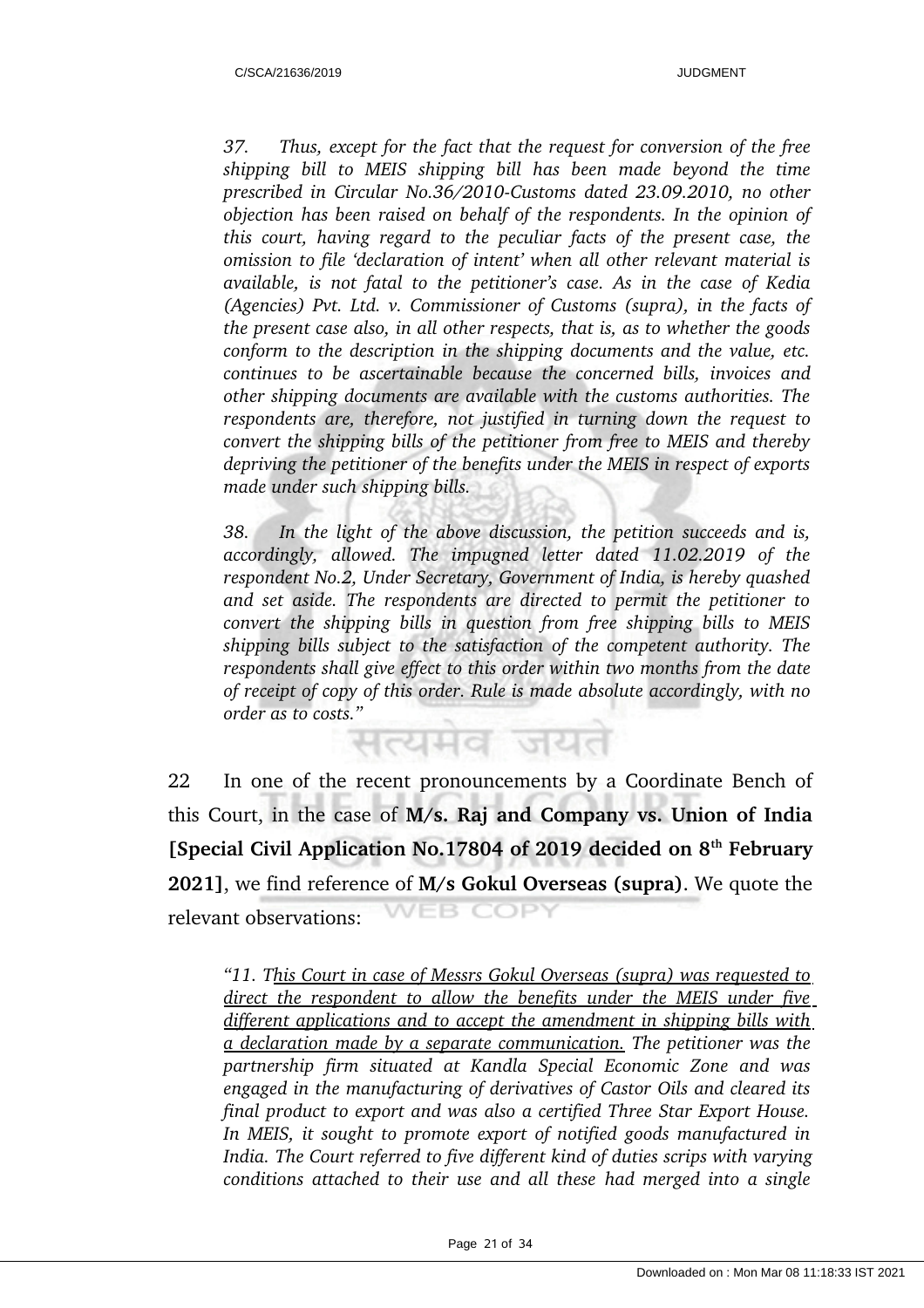*scheme MEIS. For export made during April, 2015 to January, 2016 the request was made to grant the benefit. The petitioners were requested to allow benefits on the shipping bills where declaration of intent was not mentioned prior to 01.06.2015 and also requested to extend the benefit of the Public Notice dated 09.10.2015 to NonEDI shipping bills. In this background, the Court in detail considered the procedure for declaration of intent on EDI and NonEDI shipping bills as provided under Chapter 3 of the FTP 201520 and also referred to the decision of Delhi High Court rendered in case of Kedia (Agencies) Pvt. Ltd. v. Commissioner of Customs, reported in 2017 (348) ELT 634 (Del.). In case of MESSRS GOKUL OVERSEAS (supra) the Court has held and observed thus:*

*"23. Chapter 3 of the Foreign Trade Policy 201520 has introduced the Merchandise Exports From India Scheme. The procedure for claiming benefit under the said scheme has been provided under the Handbook of Procedure to Foreign Trade Policy 201520. Para 3.14 thereof provides for the procedure for 'Declaration of Intent' on EDI and NonEDI shipping bills for claiming benefits under the MEIS, including export of goods through courier or foreign post offices using e-Commerce. Sub-clause (I) of clause (a) thereof provides the procedure for 'declaration of intent' in case of EDI shipping bills;* and sub-clause (ii) of clause (b) thereof provides the procedure for *'declaration of intent' on any EDI shipping bills. Para 3.14 of the Handbook of Procedure, reads as under:* 

*"3.14 Procedure for Declaration of Intent on EDI and Non EDI shipping bills for claiming rewards under MEIS including export of goods through courier or foreign post offices using eCommerce:*

*(a) (i) EDI Shipping Bills: Marking/ticking of "Y" (for Yes) in "Reward" column of shipping bills against each item, which is mandatory, would be sufficient to declare intent to claim rewards under the scheme. In case the exporter does not intend to claim the benefit of reward under Chapter 3 of FTP exporter shall tick "N' (for No). Such marking/ticking shall be required even for export shipments under any of the schemes of Chapter 4 (including drawback), Chapter 5 or Chapter 6 of FTP.*

*(ii) NonEDI Shipping Bills: In the case of nonEDI Shipping Bills, Export shipments would need the following declaration on the Shipping Bills in order to be eligible for claiming rewards under MEIS: "We intend to claim rewards under Merchandise Exports From India Scheme (MEIS)". Such declaration shall be required even for export shipments under any of the schemes of Chapter 4 (including drawback), Chapter 5 or Chapter 6 of FTP.*

*(b) Whenever there is a decision during the financial year to*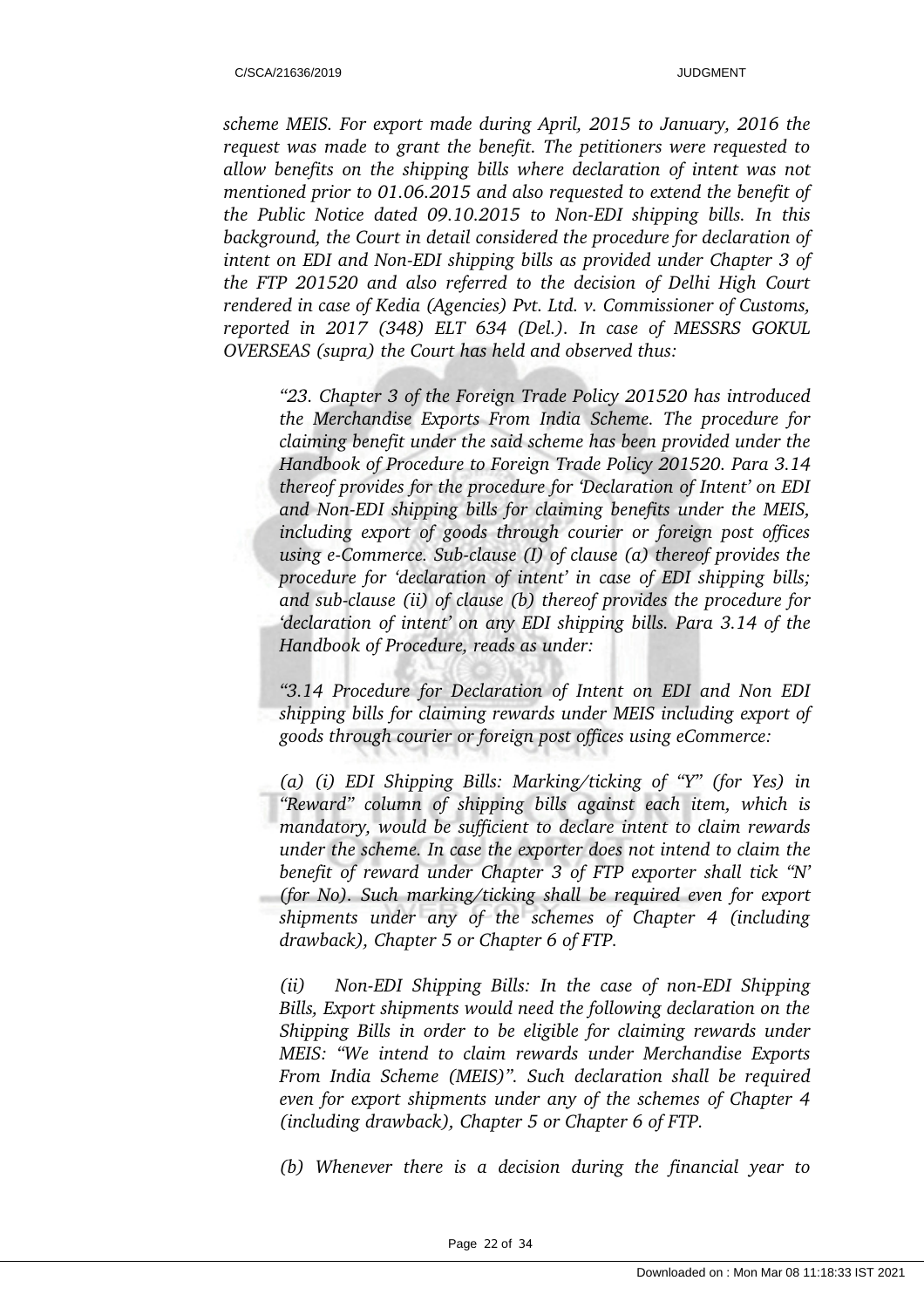*include any new product/goods or new markets then to avail such rewards:*

*(i) For exports of such products/goods, to such markets, a grace period of one month from the date of notification/public notice will be allowed for making this declaration of intent.*

*(ii) After the grace period of one month, all exports (of such products/goods or to such markets) would have to include the declaration of intent on all categories of shipping bills.*

*(iii) For exports made prior to date of notification/ public notice of products/markets, such a declaration would not be required since such exports would have already taken place."*

*24. On a plain reading of the provisions of para 3.14 of the Handbook of Procedure to Foreign Trade Policy 201520, it is apparent that the 'declaration of intent', in the manner provided for EDI shipping bills, has been made mandatory, whereas in the case of NonEDI shipping bills, such 'declaration of intent' is not stated to be mandatory. The respondents, in their affidavit in reply, have stated that the instant case is of a SEZ unit which exported the goods under free shipping bills. All the SEZ exports come under free shipping bills. Therefore, the mandatory 'declaration of intent' with effect from 01.06.2015 will not be applicable in this case. Therefore, the unit has to declare its intent for claiming benefits under the MEIS for exports made prior to 01.06.2015, that is, for the period between 01.04.2015 to 31.05.2015. As per the Foreign Trade Policy/Handbook of Procedure 201520, MEIS benefits were available to SEZ units with effect from 01.04.2015.*

*25. In case of EDI shipping bills, where it was mandatory to file the 'declaration of intent' in the manner provided in para 3.14 of the Handbook of Procedure to FTP (201520), vide Public Notice 40/20152020 dated 9th October,2015, it has been provided thus:*

*"2. As per para 3.14 of Hand Book of Procedure to FTP (201520), all exporters while filling export shipments under all categories of the shipping bills are required to declare the following intent to claim benefit under MEIS: "We intend to claim rewards under Merchandise Exports from India Scheme (MEIS)". Declaration of intent is mandatory with effect from June 1, 2015. CBEC has also issued a circular no. 14/2015 dated April 20, 2015, which requires mandatory declaration of intent from 1.6.2015 onwards. In EDI generated shipping bills, exporters are required to tick mark "Y" in case they intend to claim benefits under MEIS and "N" in case they do not intend to claim benefit under MEIS.*

*3. In light of these circumstances and to address the matter, in exercise of powers conferred under paragraph 1.03 of the Foreign*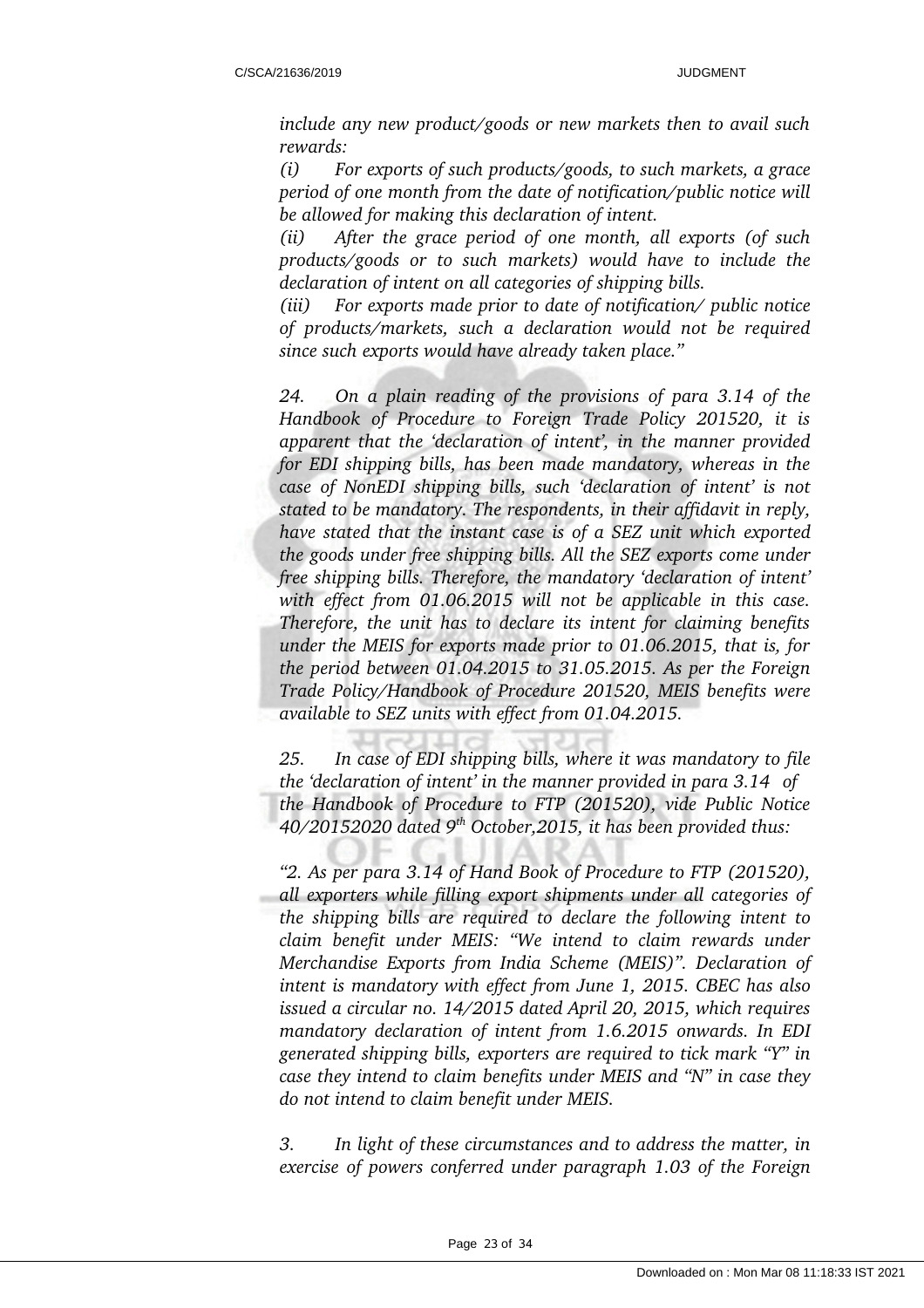*Trade Policy (20152020) read with reference to para 3.14 of Handbook of Procedures of FTP 201520, the Director General of Foreign Trade hereby allows the following procedure to be followed where exports have been made between 1.4.2015 to 31.5.2015, and where the exporter has inadvertently marked "N" in the "reward item box" and wishes to seek MEIS benefits:*

*Exporters shall submit physical copies of free shipping bills after electronic filing Of application to RA at the time of submission of application for MEIS rewards in these cases. RA shall grant MEIS rewards after examination of such shipping bills in accordance with other provisions of FTP/HBP.*

*4. From 01.06.2015, only those shipping bills, which are transmitted by Custom Authorities to DGFT, shall be considered under MEIS.*

# *Effect of this Public Notice:*

*Shipping bills, where declaration of intent 'Y' has not been marked and 'N' has been ticked inadvertently in the 'reward item box' while filing shipping bill in Customs for exports made between 1.4.2015 to 31.5.2015, shall be transmitted by CBEC to DGFT."*

*26. Vide Public Notice No.47/20152020 dated 08.12.2015, the procedure prescribed vide Public Notice No.40 dated 09.10.2015 has been extended beyond 31.05.2015 for the period from 01.06.2015 to 30.09.2015.*

*27. From the facts and contentions noted above, it emerges that the petitioner is not permitted conversion of the shipping bills from free shipping bills to MEIS shipping bills for the reason that Circular No.36/2010Customs dated 23.09.2010 provides that conversion may be allowed provided that request has been made within three months from the date of the Let Export Order. The facts as recorded hereinabove reveal that the Deputy Commissioner of Customs, Kandla SEZ, Gandhidham (Office of the Development Commissioner, Kandla Special Economic Zone) has, in the context of the petitioner's request for amending the shipping bills to incorporate 'declaration of intent', has furnished comments on the issue to the respondent No.6 – Assistant Commissioner (Exports), Office of the Commissioner of Customs, Kandla, stating that the petitioner has been regularly filing its claim for similar goods under the MEIS for later periods and it appears that the petitioner is otherwise eligible for benefits under the said scheme. Therefore, in the light of the provisions of section 149 of the Act read with the provisions of Circular No.36/2010Customs dated 23.09.2010 and*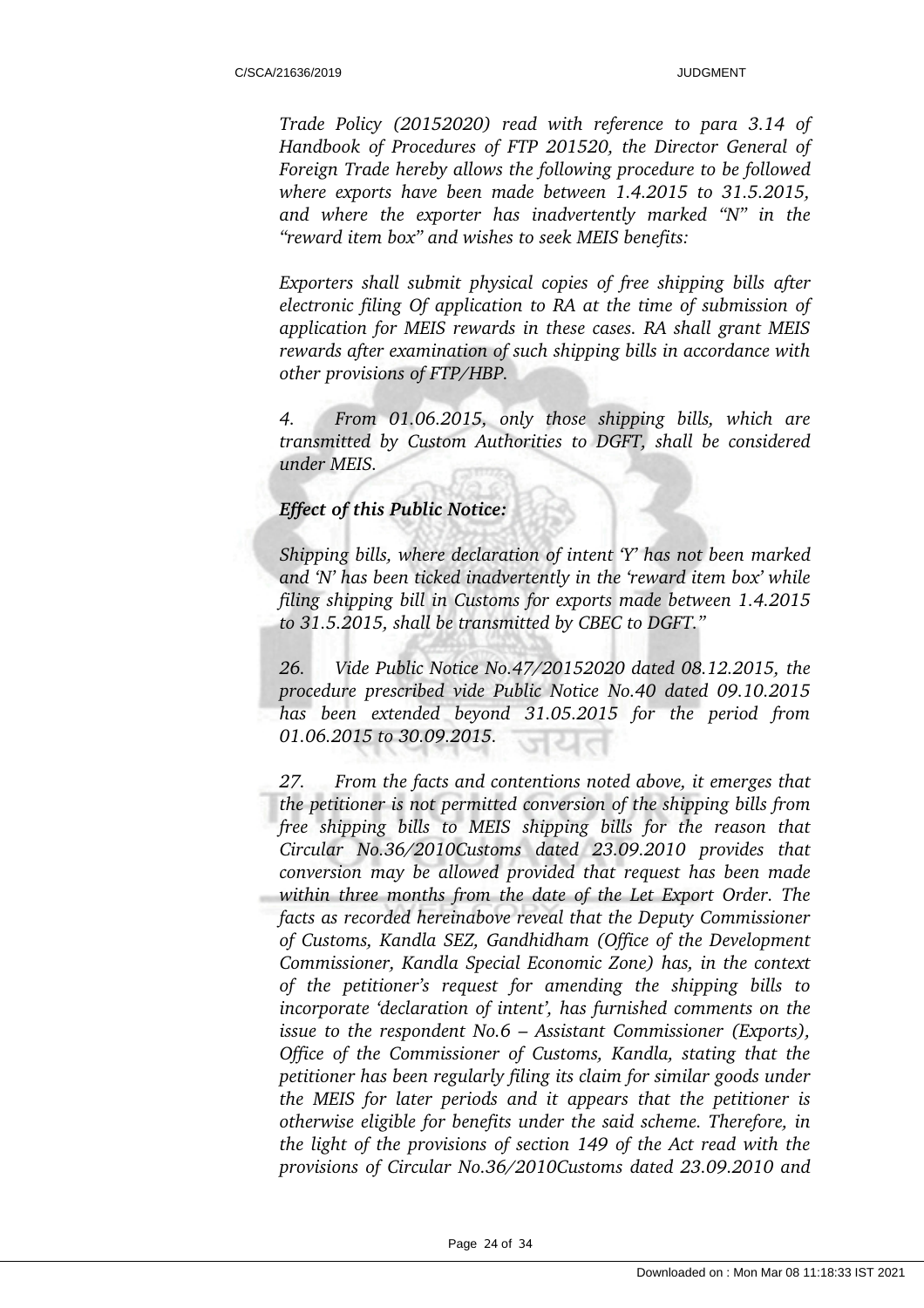*Notification No.40/2012( NT) dated 02.05.2012, the decision regarding conversion may be taken on the basis of documentary evidence which was in existence at the time when the goods were exported subject to the satisfaction of the competent authority.*

*28. Thus, the eligibility of the petitioner to claim benefits under the MEIS has not been doubted. The sole hurdle in the case of the petitioner is that since the shipping bills are free shipping bills, wherein no 'declaration of intent' has been made, the petitioner is required to get the shipping bills amended by incorporating the following 'declaration of intent': "We intend to claim rewards under Merchandise Exports From India Scheme (MEIS)".*

*29. In this case, the petitioner applied for the MEIS for the exports made during the period April 2015 to January 2016, under separate applications. The said applications were partly allowed and twenty five shipping bills were disputed. Vide letter dated 03.08.2016, the petitioner was informed by the respondent No.5 – Development Commissioner, that since there is no 'declaration of intent' on the shipping bills for claiming benefits under the MEIS, a reference has been sent to the respondent No.3 DGFT for a clarification whether such shipping bills (NonEDI) prior to 01.06.2015 were eligible for benefits under the MEIS benefits or not. Therefore, till that time, its claim will be kept pending. Thus, the claim was kept pending by the concerned authorities.*

*30. Vide letter dated 06.06.2017, the petitioner requested the respondent No.4 – Commissioner of Customs, Kandla, to allow benefits under the MEIS on the shipping bills in case the 'declaration of intent' was not mentioned on exports made prior to 01.06.2015, whereupon the petitioner was advised/informed to comply with the amendment in the form of conversion of shipping bills from free to MEIS, whereafter, the petitioner applied for conversion of shipping bill.*

*31. Subsequently, vide communication dated 18/19.07.2017, the petitioner was informed that the shipping bills are required to be amended by the competent authority under section 149 of the Act and was requested to approach the proper officer of Customs under section 149 of the Act, whereupon the petitioner, on 01.08.2017, requested the competent authority to amend the shipping bills under section 149 of the Act at the earliest.*

*32. Thus, the respondents had not informed the petitioner immediately to get the shipping bills converted into one under the MEIS. It was only after a lot of inter se communication, that the petitioner was advised to get the shipping bills amended and*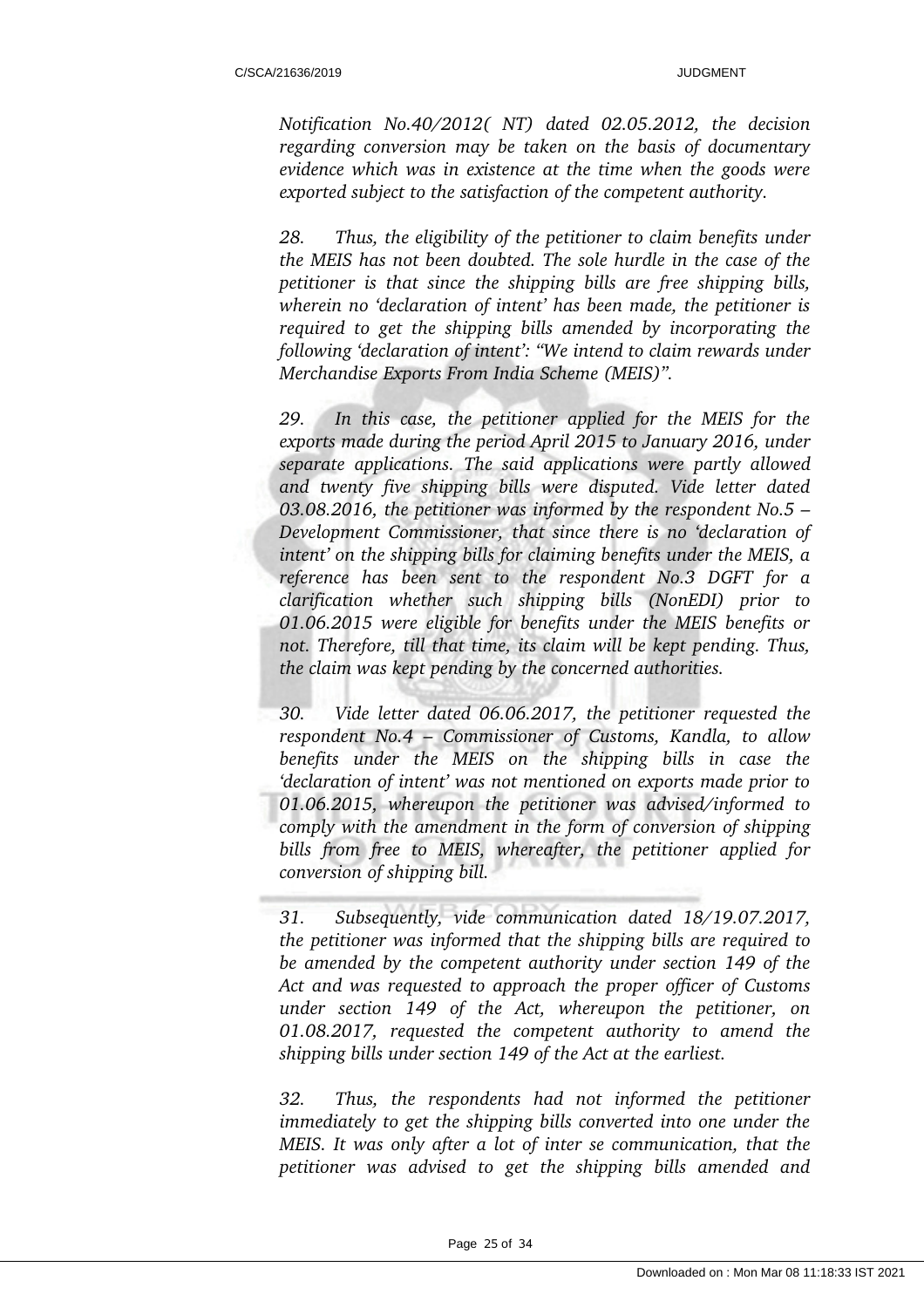*converted to MEIS shipping bills. Upon the petitioner making such application for amendment, after prolonged inter se communications between the respondents as to who had the jurisdiction to decide said application, the same came to be turned down on the ground that the application for amendment had been made beyond three months as stipulated in Circular 36/2010Customs dated 23rd September, 2010.*

*33. Circular 36/2010Customs dated 23rd September, 2010 provides for conversion of free shipping bills to Advance Authorisation/DEPB/Drawback shipping bills and from one export promotion scheme to another. Clause (a) of paragraph 3 thereof provides that the conversion may be allowed subject to the conditions laid down thereunder. Condition (a) thereof reads thus: "Request for conversion is made by the exporter within three months of the date of the Let Export Order (LEO)". From paragraph 4 of the circular, the reason for providing such time limit appears to be that free shipping bills (shipping bills not filed under any export promotion scheme) are subject to 'nil' examination norms.*

*34. In the facts of the present case, as noticed earlier, it is not the case of the respondents that the petitioner is not otherwise covered by Circular No.36/2010Customs dated 23.09.2010. The sole ground on which the application has been rejected is for non compliance of condition (a) of paragraph 3 of the said circular, namely that the application has been filed beyond a period of three months from the date of filing the Let Export Order.*

*35. At this juncture, it may be apposite to refer to the decision of the Delhi High Court in Kedia (Agencies) Pvt. Ltd. v. Commissioner of Customs, 2017 (348) ELT 634 (Del.), on which reliance has been placed by the learned advocate for the petitioner, wherein the question that arose for consideration was: "Did the CESTAT fall into error in upholding the denial of the petitioner's claim for amendment of its shipping document under section 149 of the Customs Act." The court held thus:*

*"7. In the present case, the appellant had been consistently dealing with the same goods and exporting them previously for over three years. The precondition of a declaration along with the relative forms, for grant of benefit was introduced on 142008 through an amendment to the Handbook of Procedures. It is now settled law that the provisions of the Foreign Trade (Development & Regulation) Act, 1992, the rules or regulations framed thereunder and the export import policy have the force of law. Handbook of Procedures and the amendments carried out thereto are per se not*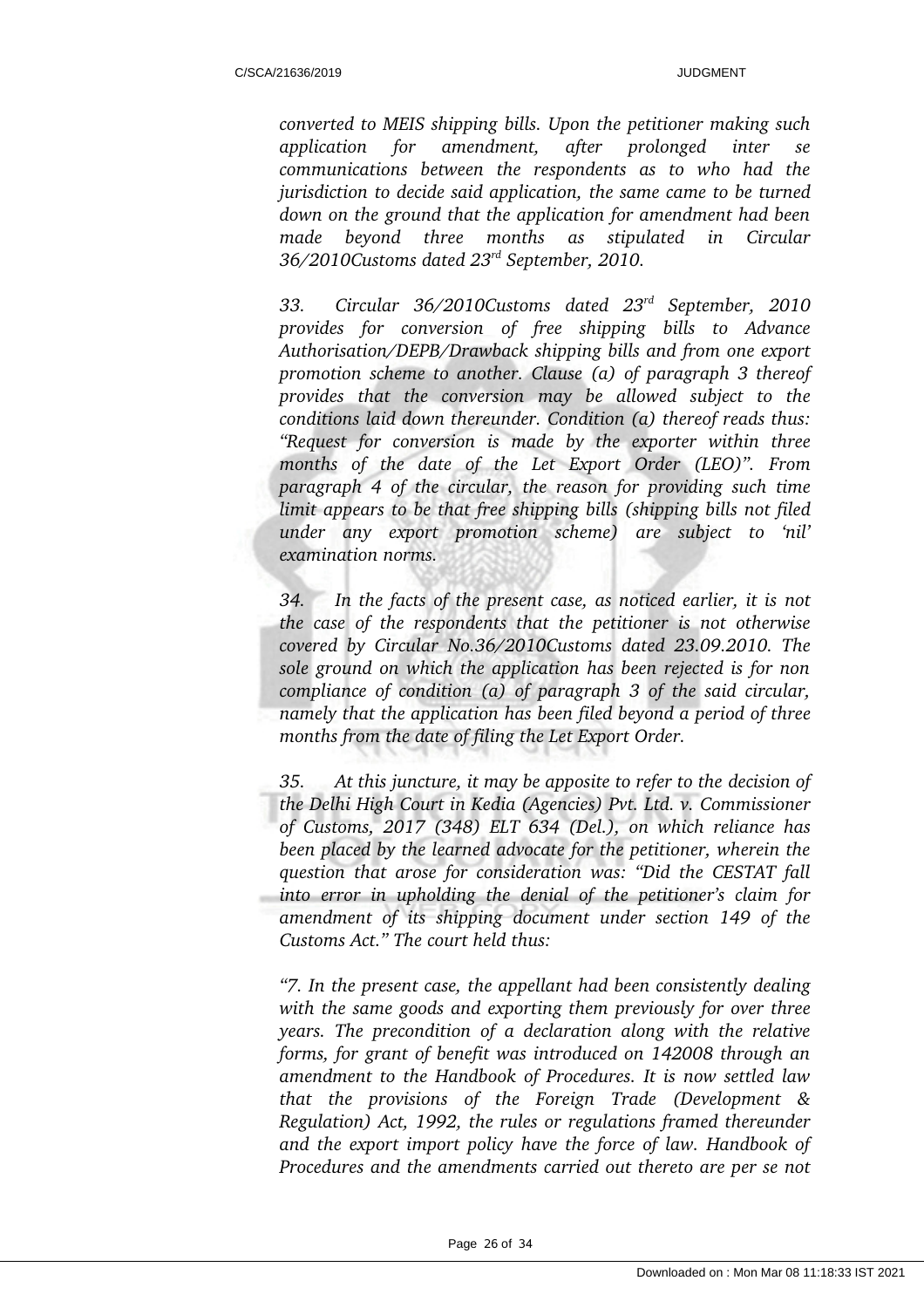*declaration of law but only impose conditions which are to be fulfilled and otherwise conform to the requirements of law. Without making a deeper analysis of these legal provisions, the facts of this case reveal that the export goods are essentially agricultural produce and continued to be covered as an item eligible for benefit. At the time, just prior to 142008, the goods had been exported as free shipping bills. The exporter/appellant's fault here is that it did not file the requisite declaration. In all other respects, I.e. as to whether they conform to the description in the shipping documents and the value, etc. continues to be ascertainable because the concerned bills, invoices and other shipping documents are available with the customs authorities.*

*8. Having regard to these, we are of the opinion that in the peculiar circumstances of the case, the omission to file the declaration of the kind we are concerned with, when all other relative materials are present was not vital to the appellant's case. The material which did and does exist is substantial; the appellant should, therefore, be permitted to amend its shipping bill. The respondents are directed to give effect to this order within the next two months. The appeal is consequently allowed."*

*36. In the opinion of this court, the above decision would be squarely applicable to the facts of the present case. As is evident from the letter dated 07/08.09.2019 (AnnexureO to the petition), the Deputy Commissioner of Customs, Kandla SEZ, Gandhidham (Office of the Development Commissioner, Kandla Special Economic Zone) has, in the context of the petitioner's request for amendment in the shipping bills to incorporate 'declaration of intent', furnished comments for specific recommendations on the issue to respondent No.6 – Assistant Commissioner (Exports), Office of the Commissioner of Customs, Kandla, stating that the petitioner is filing regularly its claim for similar goods under MEIS for later periods and it appears that the petitioner is, otherwise, eligible for the said scheme. Therefore, in the light of the provisions of section 149 of the Act read with the provisions of Circular No.36/2010Customs dated 23.09.2010 and Notification No.40/2012( NT) dated 02.05.2012, the decision regarding conversion may be taken on the basis of documentary evidence which was in existence at the time when the goods were exported, subject to the satisfaction of the competent authority.*

*37. Thus, except for the fact that the request for conversion of the free shipping bill to MEIS shipping bill has been made beyond the time prescribed in Circular No.36/2010Customs dated 23.09.2010, no other objection has been raised on behalf of the respondents. In the opinion of this court, having regard to the*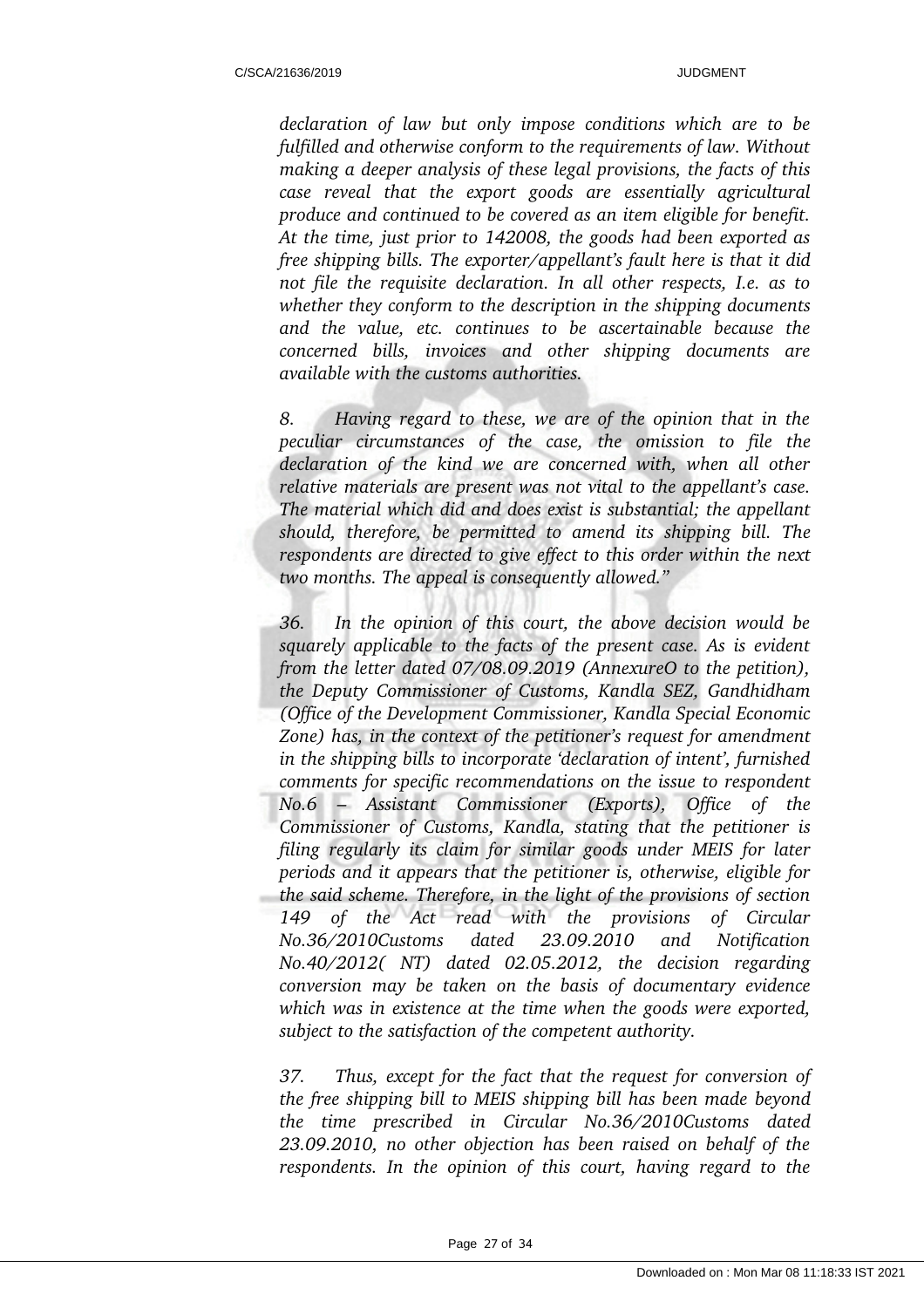*peculiar facts of the present case, the omission to file 'declaration of intent' when all other relevant material is available, is not fatal to the petitioner's case. As in the case of Kedia (Agencies) Pvt. Ltd. v. Commissioner of Customs (supra), in the facts of the present case also, in all other respects, that is, as to whether the goods conform to the description in the shipping documents and the value, etc. continues to be ascertainable because the concerned bills, invoices and other shipping documents are available with the customs authorities. The respondents are, therefore, not justified in turning down the request to convert the shipping bills of the petitioner from free to MEIS and thereby depriving the petitioner of the benefits under the MEIS in respect of exports made under such shipping bills.*

*38. In the light of the above discussion, the petition succeeds and is, accordingly, allowed. The impugned letter dated 11.02.2019 of the respondent No.2, Under Secretary, Government of India, is hereby quashed and set aside. The respondents are directed to permit the petitioner to convert the shipping bills in question from free shipping bills to MEIS shipping bills subject to the satisfaction of the competent authority. The respondents shall give effect to this order within two months from the date of receipt of copy of this order. Rule is made absolute accordingly, with no order as to costs."*

*12. The Court thus had recognised the fact that the eligibility of the petitioner to claim benefits under the MEIS scheme has not been questioned. The only hurdle was that the shipping bills were free shipping bills and there was no declaration of intent made. The petitioner needed to get the shipping bills amended by incorporating the declaration of intent as provided under the MEIS and it had taken aid of various circulars to allow that petition.*

*13. In the instant case, as noted hereinabove, there is no doubt with regard to the exports having been made under the FTP 201520 where, initially, Sri Lanka was not one of the countries where such reward was available on export to the said country. The petitioner has already exported its product 'vitrified tiles' to Sri Lanka and 73 shipping bills have also been produced before the respondent authorities. What has been pleaded all through out by the petitioner is of lack of knowledge of subsequent public notices which had included Sri Lanka as a country for seeking the reward under the MEIS and entire procedure having been simplified, instead of getting the declaration produced for the purpose of the reward, the ticking of N/Y would suffice in case of the EDI. The ticking itself had been made equivalent to such declaration. It is quite clear that for the purpose of the reward, the EDI has been simplified more particularly, by way of the Public Notice No.9 of 2015 dated 16.05.2016*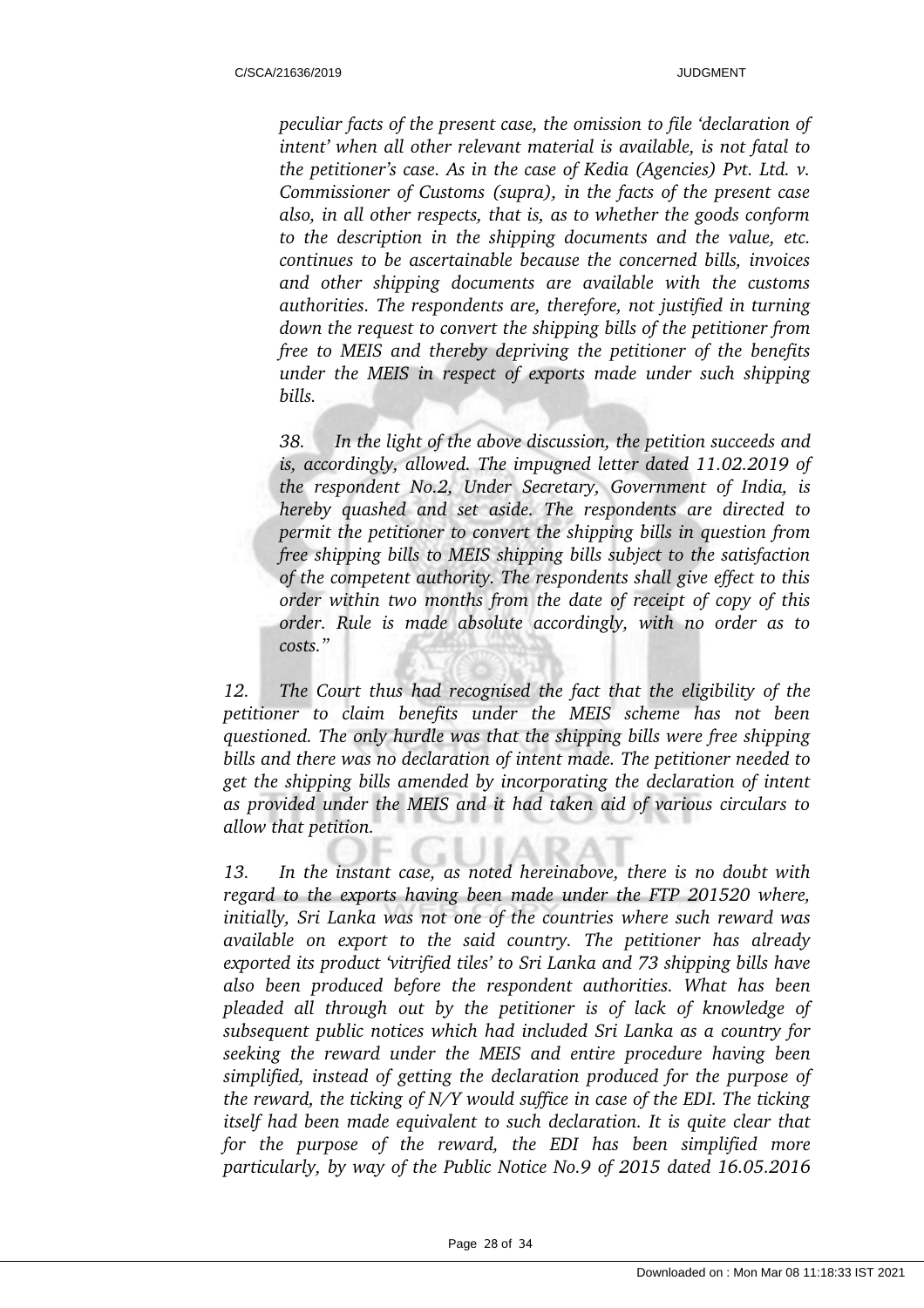*and the marking of tick in pursuance of the earlier Public Notice No.47 dated 08.12.2015 had been treated as a declaration of intent in case of EDI shipping bills.*

*14. What we notice is that in case of Messrs Gokul Overseas (supra) even the conversion has been permitted by the Court, whereas in the instant case, it is only the question of the EDI bills where inadvertently instead of 'Yes' the ticking was on 'N'. As provided in case of Pasha International vs. Commissioner of Customs (supra) by Madras High Court, this has to be construed as pure and simple mistake on the part of the exporter, when otherwise the respondent has not questioned any of the shipping bills and it is only because the declaration of intent on the said shipping bills for claiming the benefits under the MEIS, the subsequent claim made by him on the EDI is questioned on the ground that Section 149 of the Customs Act would not be applicable.*

*15. We are of the opinion that the decisions which have been discussed hereinabove coupled with the very object of the MEIS would not allow us to endorse to the stand taken by the respondent authority, even if, the subsequent notices, which have been relied upon for denying the benefits by virtue of the communication dated 10.06.2019 do not prescribe the time limit, the reasonable time could be regarded as this request is made at the end of one year.*

*16. We also agree with the submissions made by the learned advocate for the petitioner that Section 149 of the Customs Act, 1962 which has been taken recourse to by the petitioner does not prescribe any time limit. It is a discretion of the concerned officer, which can authorize any document after it has been presented in the Custom House to be amended. Of course, this has not to be amended after once the imported goods have been cleared for the home consumption and deposited in the warehouse where export goods have been exported, except on the basis of the documentary evidences, which are in existence at the time of the clearance, deposit or the export of the goods, as the case may be. In the electronic age, all procedures have been simplified and the EDI is essentially keeping pace with the electronic age. The simplification of this process shall have to be viewed for the benefit of the exporters for whose benefit the scheme has been brought by the Centre as availment of benefits is in no manner going to have any bearing adversely on the exchequer; And, even otherwise, it is essentially to avail the exporter the benefits prescribed under the MEIS that the request has been sent by the petitioner to make the same available to it. Therefore, it is also expected of the respondent authority to adopt an approach, giving progressive interpretation to all these provisions and the policy decisions rather than having conventional outlook.*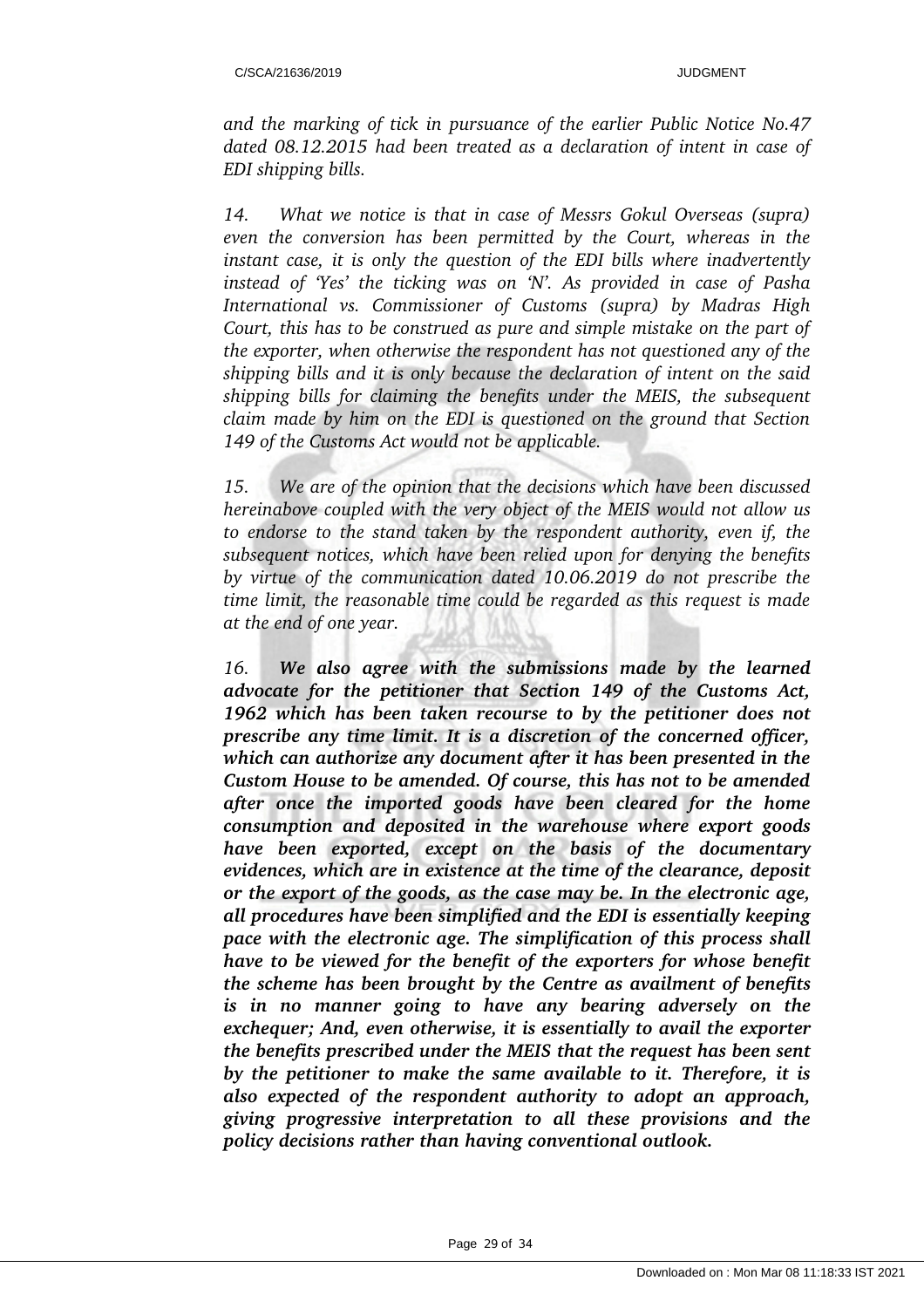*17. We also cannot overlook a noticeable fact in this communication where there is a specific reference of the decision of the High Court of Madras and the approach which has been adopted by the authority. It has chosen to state that, it is mandamus in nature and case specific, without realising that the decision shall have to be applied to the facts of every case by reading the ratio and once the facts are similar, application of ratio is the discipline expected of all concerned."*

23 In the case before the Delhi High Court, the request by the exporter M/s. Terra Films Pvt. Ltd. was for the conversion of "DEPB/DEEC Shipping Bills" into "DEEC/DEPB-cum-Drawback Shipping Bills", and also for fixing the **brand rate** of Drawback for the goods already exported. In para 3 of the judgement of the Delhi High Court, the extracts from the order of the CESTAT are reproduced. The following sentence recorded in the CESTAT order would indicate that brand rate under the Drawback Rules was to be determined for the goods exported more than before one year: "The apprehension of the Learned SDR that in respect of the goods already exported during the year 2004 and 2005, **to cause verification to fix the brand rate** under the Drawback Rules is physically impossible deserves to be taken into account. ………..".

24 In the case on hand, the request is for conversion of the EPCG shipping bill into the EPCG-cum-Drawback shipping bill, for Drawback at **all India rate** of 1.5% of value of the exported goods.

जयत

# **WEB COPY**

146

25 Under Rule 3 of the Drawback Rules**,** a Drawback is allowed on the export of goods **at such amount, or at such rates,** as may be determined by the Central Government. Such rates determined by the Central Government are called "All industry rate", because Drawback at such rates is allowed to all the exporters in the country without any conditions. This is because all the industry rates are determined by the Central Government on the basis of the general data collected from the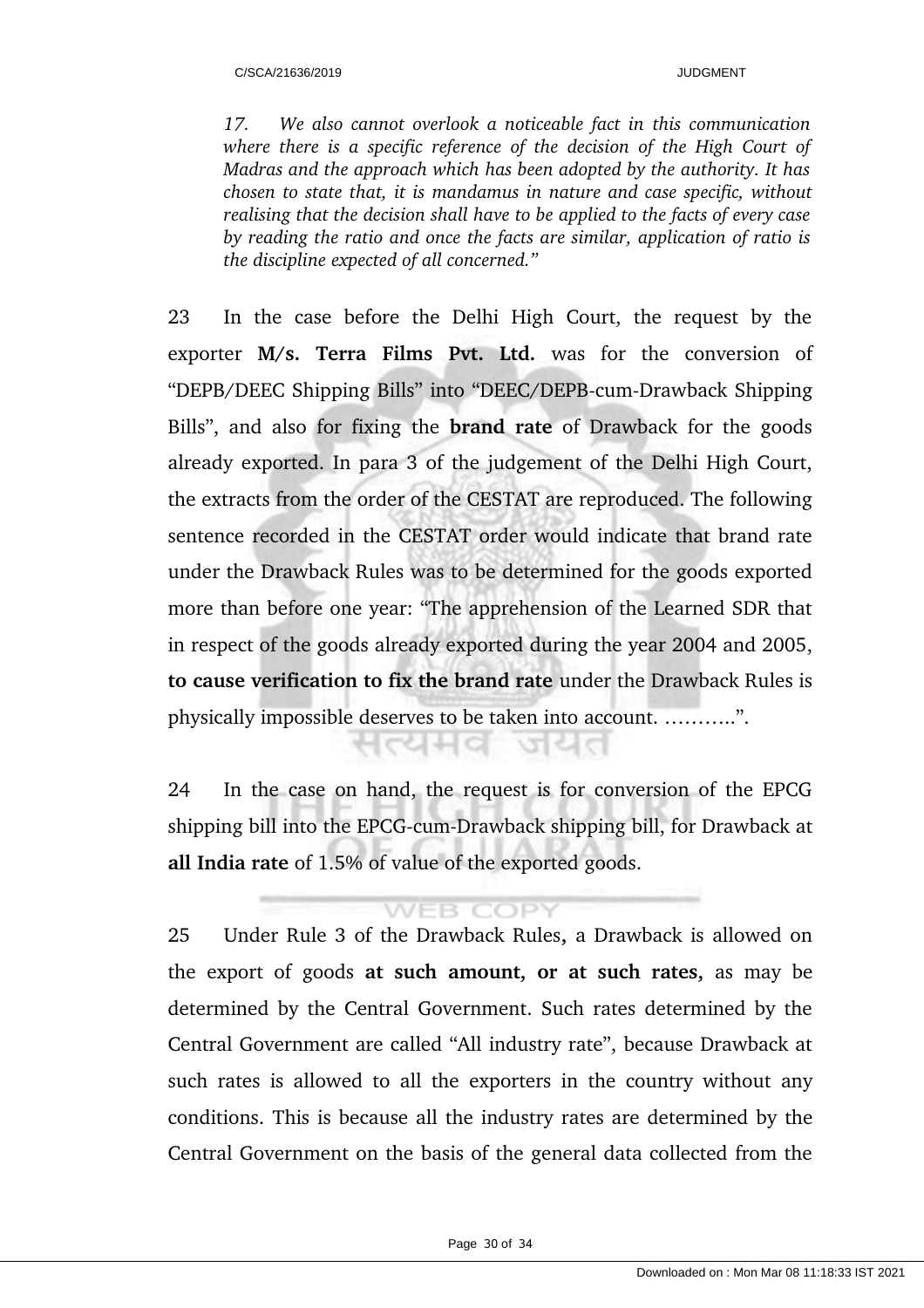industry about utilization of duty paid inputs, input services etc. While allowing such All industry rate of Drawback, no verification of the exported goods is required, and hence no verification is undertaken also by the Custom authorities. But there may be cases where the rate of Drawback has not been determined, and such cases are covered under Rule 6.Where no All India rate of Drawback is determined in respect of any goods, the manufacturer/exporter has to apply within 3 months from the relevant date for fixation of Drawback rate in his individual case, and all the relevant facts **including the proportion in which the materials or components or input services are used in the production or manufacture of goods and the duties paid on such materials or components or the tax paid on input services** have to be submitted with such application as mandated under Sub Rule (1) of Rule 6. Thereafter, as laid down under Clause (b) of Rule 6(1), the proper Revenue Officer would make an enquiry and determine the amount or rate of Drawback in respect of **such goods;** which is the brand rate for that particular case.

26 Since the Petitioner M/s. Terra Films Pvt. Ltd. before the Delhi High Court was claiming Drawback at the **brand rate,** proper verification and enquiry into the raw materials, components and input services used by them and also the duties and taxes actually paid on such input transactions were required to be conducted. Only then, the brand rate of drawback could have been fixed for the goods exported by the said exporter. But the goods were exported by M/s. Terra Films Pvt. Ltd. during September, 2004 to April, 2005 (as recorded in para 2 of the judgement), and the request for conversion of the shipping bills and brand rate fixation was made in January, 2006; and therefore the CESTAT held that it was physically impossible to undertake the verification **to fix the brand rate** under the Drawback Rules in respect

ਸ਼ਟਪਸਰ ਯਪਟ

Page 31 of 34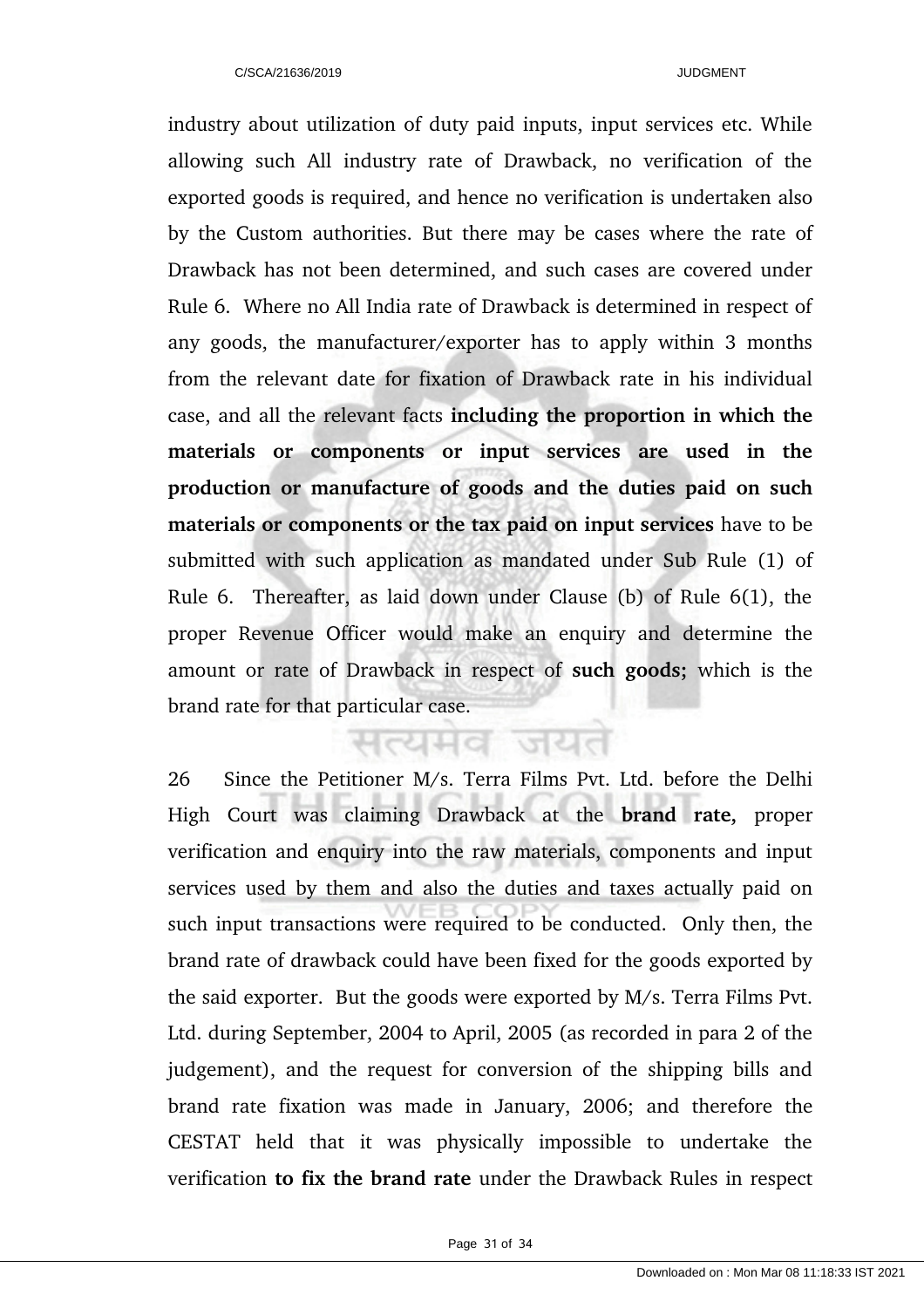of the goods already exported during year 2004 and 2005. While upholding this decision of the CESTAT, the Delhi High Court has observed at para 6 of the judgement as under:

*"For enabling an exporter to draw the benefit of any scheme, not only physical verification of documents would be required, but as is noted by both the authorities below, the verification of the goods of export as also their examination by the Customs was necessarily required to be done. In the given factual circumstances, that was rightly held to be impossible ……."*

27 In the present case, no verification whatsoever of the goods or any examination of the exported goods is required, because the claim for Drawback is at the All industry rate, which is the common and general rate fixed by the Central Government for all exporters of the goods in the country. If the writ applicant herein had been claiming Drawback at the special brand rate, then the amendment of shipping bills by allowing conversion into Drawback shipping bill may not be possible only on the basis of the documentary evidence which was in existence at the time the goods were cleared for export. For fixing brand rate, examination of the goods and also verification of the goods as well as inputs, raw materials, input services etc. used for such goods would be necessary; and such verification would be impossible once the goods have been exported. But for Drawback at All industry rate, the only requirement would be to consider the export documents where the description, quantity and value of the goods have been recorded, and verified as well as assessed by the Custom Officers while allowing clearance of the goods for export. On the value so assessed by the Custom officers, the calculation of Drawback at All industry rate is only an arithmetical exercise, which could be easily done on the basis of the documentary evidence (i.e. the export documents like shipping bill and export invoice) which was in existence when the goods were cleared for export.

Page 32 of 34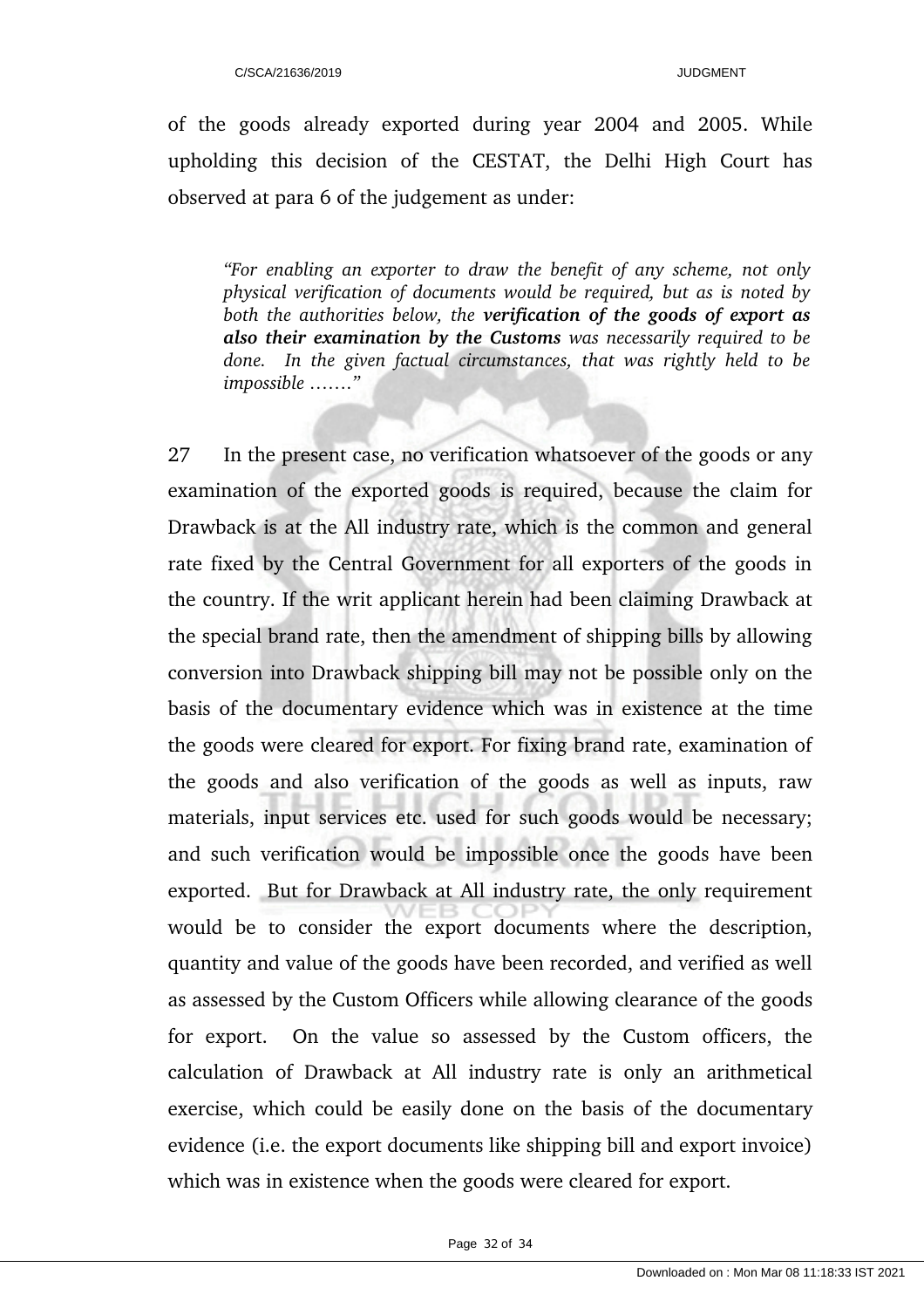28 The judgement of the Delhi High Court is for a case where the claim was for fixation of brand rate of Drawback and paying Drawback at special brand rate, and therefore, the denial of the exporter's claim in that case could be said to be in accordance with the Scheme of Section 149 of the Customs Act read with Rule 6 of the Drawback Rules.

29 The Delhi High Court has not followed the judgement in case of M/s. Terra Films Pvt. Ltd. while deciding a subsequent case of M/s. Kedia Agencies (P) Ltd. reported in **2017 (348) ELT 634 (Del.);** and it is observed at para 7 of judgement in Kedia Agencies (P) Ltd. as under:

*"…………at the time, just prior to 1.4.2008, the goods had been exported as free shipping bills. The exporter/appellant's fault here is that it did not file the requisite declaration. In all other respects, i.e. as to whether they conform to the description in the shipping documents and the value etc., continues to be ascertainable because the concerned bills, invoices and other shipping documents are available with the Custom authorities."* 

30 This latter judgment in Kedia Agencies (P) Ltd. referred to above has been considered by this Court in **M/s. Raj and Company (supra)**. decided on  $8<sup>th</sup>$  February 2021 and concurred with. In para 11 of the judgement in M/s. Raj and Company, the relevant paras 23 to 38 of the judgement of this Court in M/s. Gokul Overseas have been reproduced, wherein the judgement in case of M/s. Kedia Agencies Pvt. Ltd. also stands specifically referred to at para 35 of M/s. Gokul Overseas. The judgement in case of M/s. Terra Films Pvt. Ltd. has been distinguished by the Delhi High Court itself in its subsequent decision of **M/s. Kedia Agencies Pvt. Ltd. (supra)**.

31 Since in the present case, the amendment of shipping bills by